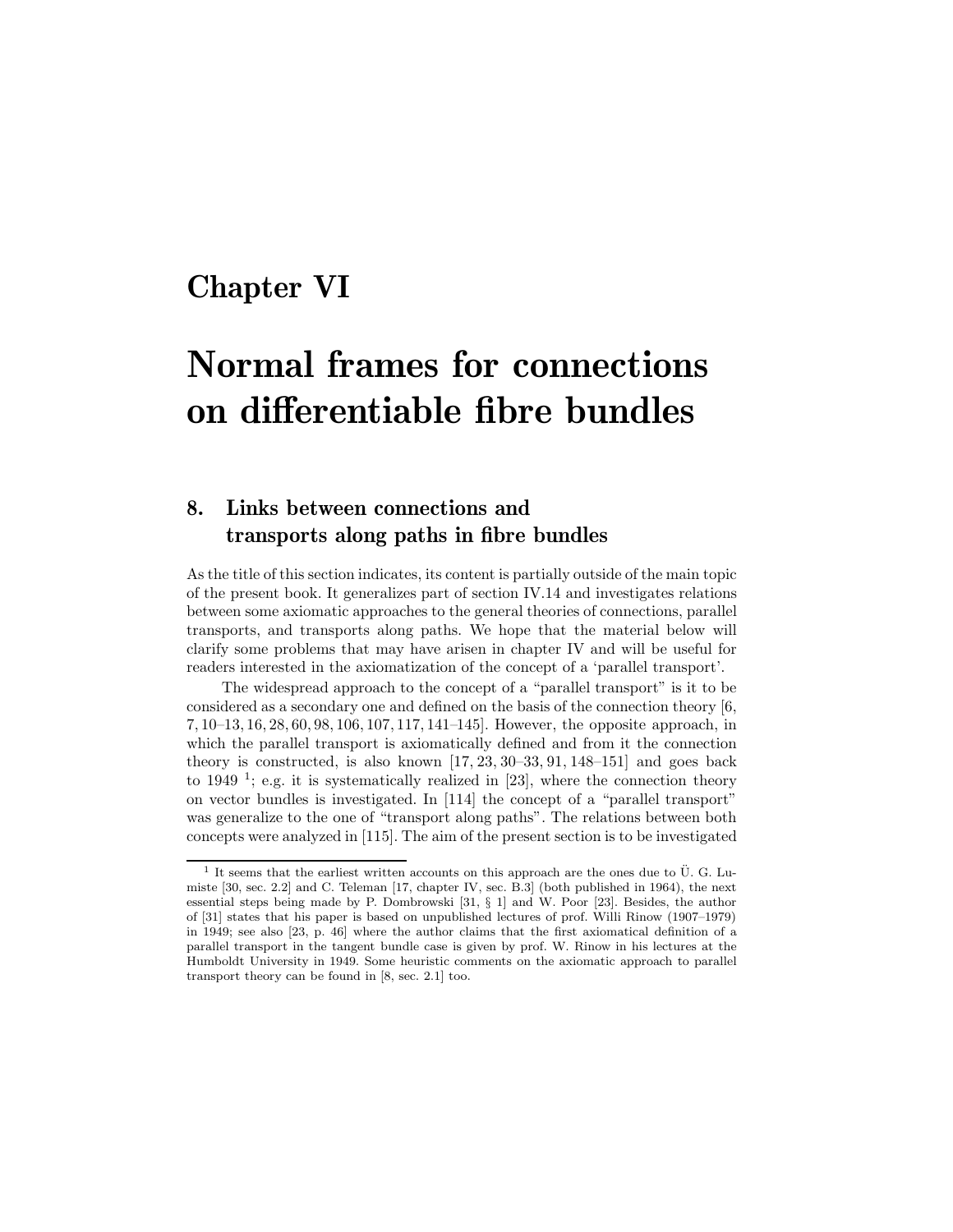some links between general connections on fibre bundles and transport along paths in them. Recall that similar problems, but in the linear case in vector bundles, were explored in section IV.14.

The bundle and base spaces of the bundles in this section, with an exception of subsection 8.5, are supposed to be of differentiable of class  $C<sup>1</sup>$ ; however, some parts of the text below, like definition 8.1, are valid in more general situations, e.g. in topological bundles.

**Definition 8.1.** A *transport along paths* in a (topological) bundle  $(E, \pi, B)$  is a mapping *I* assigning to every path  $\gamma: J \to M$  a mapping  $I^{\gamma}$ , termed *transport along*  $\gamma$ , such that  $I^{\gamma}$ :  $(s, t) \mapsto I^{\gamma}_{s \to t}$  where the mapping

$$
I_{s\to t}^{\gamma} : \pi^{-1}(\gamma(s)) \to \pi^{-1}(\gamma(t)) \qquad s, t \in J,
$$
\n
$$
(8.1)
$$

called *transport along*  $\gamma$  *from s to t*, has the properties:

$$
I_{s \to t}^{\gamma} \circ I_{r \to s}^{\gamma} = I_{r \to t}^{\gamma} \qquad \qquad r, s, t \in J \tag{8.2}
$$

$$
I_{s \to s}^{\gamma} = \mathrm{id}_{\pi^{-1}(\gamma(s))} \qquad s \in J, \tag{8.3}
$$

where  $\circ$  denotes composition of mappings and  $\mathsf{id}_X$  is the identity mapping of a set *X*.

*Remark* 8.1. If  $(E, \pi, M)$  is a vector bundle and the mappings (8.1) are linear, definition 8.1 reduces to definition IV.3.1.

An analysis and various comments on this definition can be found in [87,102, 114, 115]; see also Sect IV.3.

As we shall see below, an important role is played by transports along paths satisfying some additional conditions, in particular

$$
I_{s \to t}^{\gamma |J'} = I_{s \to t}^{\gamma} \qquad s, t \in J' \qquad (8.4)
$$

$$
I_{s \to t}^{\gamma \circ \chi} = I_{\chi(s) \to \chi(t)}^{\gamma} \qquad s, t \in J'', \tag{8.5}
$$

where  $J' \subseteq J$  is a subinterval,  $\gamma | J'$  is the restriction of  $\gamma$  to  $J'$ , and  $\chi: J'' \to J$  is a bijection of a real interval  $J''$  onto  $J$ .

Putting  $r = t$  in (8.2) and using (8.3), we see that the mappings (8.1) are invertible and

$$
(I_{s \to t}^{\gamma})^{-1} = I_{t \to s}^{\gamma}.
$$
\n(8.6)

#### **8.1. Transports along paths and connections**

The following result describes how a transport along paths generates a connection. <sup>2</sup>

<sup>2</sup> The author thanks Petko Nikolov (Physical department of the Sofia University "St. Kliment Okhridski") for a discussion which led to a correct formulation of theorem 8.1 as well as to pointing his attention to some peculiarities in [33].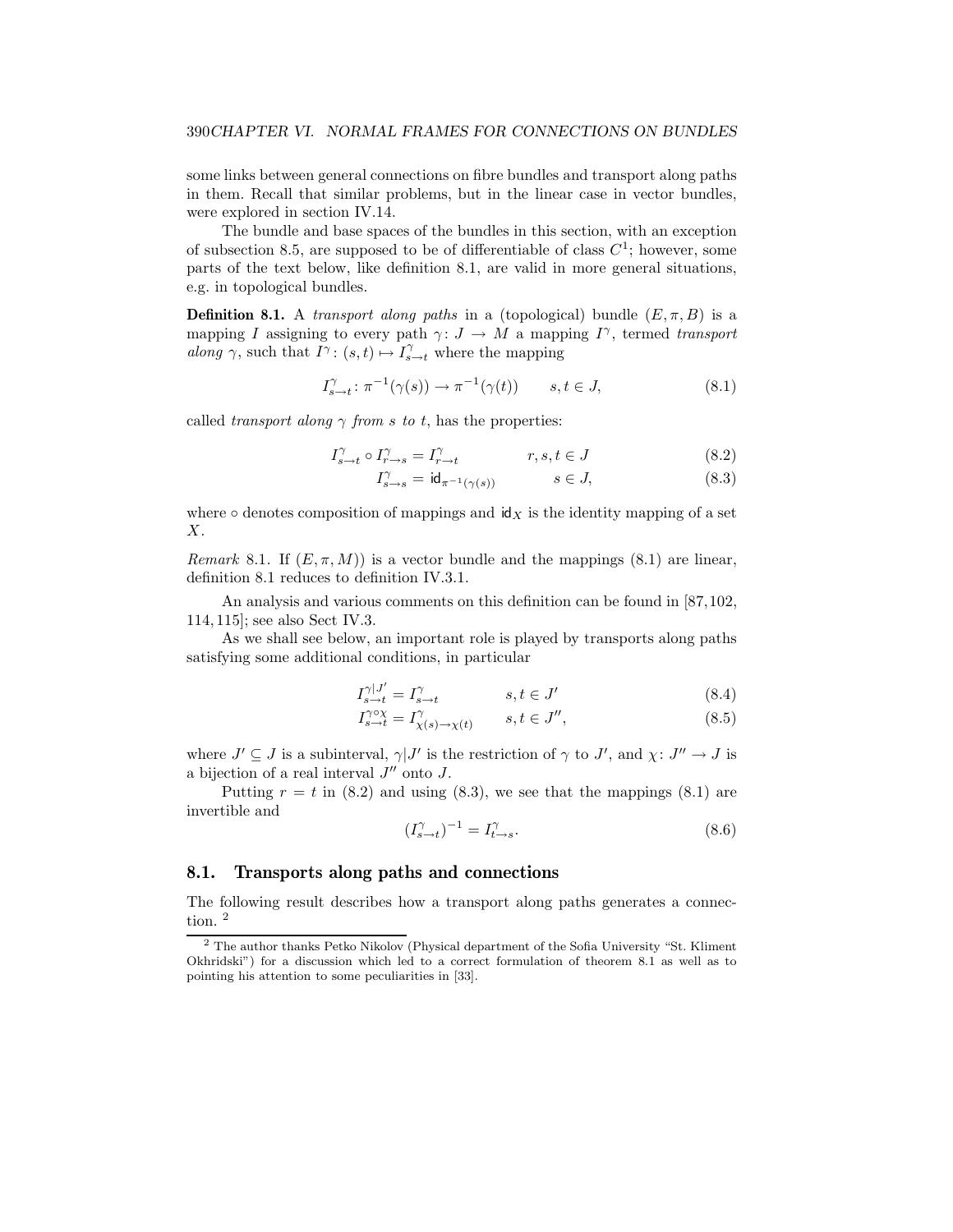**Theorem 8.1.** Let I be a transport along paths in a bundle  $(E, \pi, M)$ . Let  $\gamma: J \to$ *M be a path and, for any*  $s_0 \in J$  *and*  $p \in \pi^{-1}(\gamma(s_0))$ *, the lift*  $\bar{\gamma}_{s_0,p} : J \to E$  *of*  $\gamma$ *be defined by*

$$
\bar{\gamma}_{s_0,p}(t) = I_{s_0 \to t}^{\gamma}(p) \qquad t \in J. \tag{8.7}
$$

*Suppose the transport I is such that:*

*(a) (C*<sup>1</sup> *smoothness) The path*

$$
\bar{\gamma}_{s_0,p} \text{ is of class } C^1 \tag{8.8a}
$$

*for every*  $C^1$  *path*  $\gamma$ *, s<sub>0</sub> and p.* 

*(b)* (Initial uniqueness – cf. definition IV.14.1(v)) If  $\gamma_i : J_i \to M$ ,  $i = 1, 2$ , are *two*  $C^1$  *paths and for some*  $s_i \in J_i$  *is fulfilled*  $\gamma_1(s_1) = \gamma_2(s_2)$  *and*  $\dot{\gamma}_1(s_1) = \dot{\gamma}_2(s_2)$ *, then the lifted paths*  $\bar{\gamma}_{i,s_i,p}$ *, defined via* (8.7*)* with  $p \in \pi^{-1}(\gamma_1(s_1)) = \pi^{-1}(\gamma_2(s_2))$ , *have equal tangent vectors at p,*

$$
\dot{\bar{\gamma}}_{1,s_1,p}(s_1) = \dot{\bar{\gamma}}_{2,s_2,p}(s_2). \tag{8.8b}
$$

*(c)* (Linearization) If  $\gamma_i : J_i \to M$ ,  $i = 1, 2$ , are two  $C^1$  paths and for some  $s_i \in J_i$  *is fulfilled*  $\gamma_1(s_1) = \gamma_2(s_2)$ *, then for every*  $a_1, a_2 \in \mathbb{K}$  *there exists a*  $C^1$  *path*  $\gamma_3 \colon J_3 \to M$  (generally depending on  $a_1$ ,  $a_2$ ,  $\gamma_1$  and  $\gamma_2$ ) such that  $\gamma_3(s_3) = \gamma_1(s_1)$  $(=\gamma_2(s_2))$  for some  $s_3 \in J_3$  and the vector tangent to the lifted path  $\bar{\gamma}_{3;ss_3,p}$ , defined *via* (8.7) with  $p \in \pi^{-1}(\gamma_3(s_3))$ , at  $s_3$  *is* 

$$
\dot{\bar{\gamma}}_{3,s_3,p}(s_3) = a_1 \dot{\bar{\gamma}}_{1,s_1,p}(s_1) + a_2 \dot{\bar{\gamma}}_{2,s_2,p}(s_2). \tag{8.8c}
$$

*Then*

$$
\Delta^{I}: p \mapsto \Delta_{p}^{I} := \left\{ \frac{d}{dt} \Big|_{t=s_{0}} (\bar{\gamma}_{s_{0},p}(t))
$$
  
  $\therefore \gamma: J \to M \text{ is } C^{1} \text{ and injective, } s_{0} \in J, \gamma(s_{0}) = \pi(p) \right\} \subseteq T_{p}(E), \quad (8.9)$ 

*with*  $p \in E$ *, is a distribution which is a connection on*  $(E, \pi, M)$ *, i.e.* 

$$
\Delta_p^v \oplus \Delta_p^I = T_p(E) \qquad p \in E,\tag{8.10}
$$

*with*  $\Delta^v$  *being the vertical distribution on*  $E$ *,*  $\Delta_p^v = T_p(\pi^{-1}(\pi(p)))$ *.* 

*Proof.* To begin with, we shall write the following result.

**Lemma 8.1.** *If a*  $C^1$  *path*  $\bar{\gamma}$ :  $J \to E$  *is a lift of a*  $C^1$  *path*  $\gamma$ :  $J \to M$ ,  $\pi \circ \bar{\gamma} = \gamma$ , *then*

$$
\pi_*(\dot{\bar{\gamma}}(t)) = \dot{\gamma}(t). \tag{8.11}
$$

*Proof of Lemma* 8.1 Let  $\{u^{\mu} = x^{\mu} \circ \pi, u^{a}\}\$ be bundle coordinate system on *E* and p be a point in its domain. Then (8.11) follows from  $\pi_*\left(\frac{\partial}{\partial u'}\Big|_p\right) = \frac{\partial(x^{\mu}\circ\pi)}{\partial u'}\Big|_p\frac{\partial}{\partial x^{\mu}}\Big|_{\pi(p)}$ whose consequence is (3.33), and

$$
\dot{\bar{\gamma}}^{\mu} = \dot{\gamma}^{\mu} \tag{8.12}
$$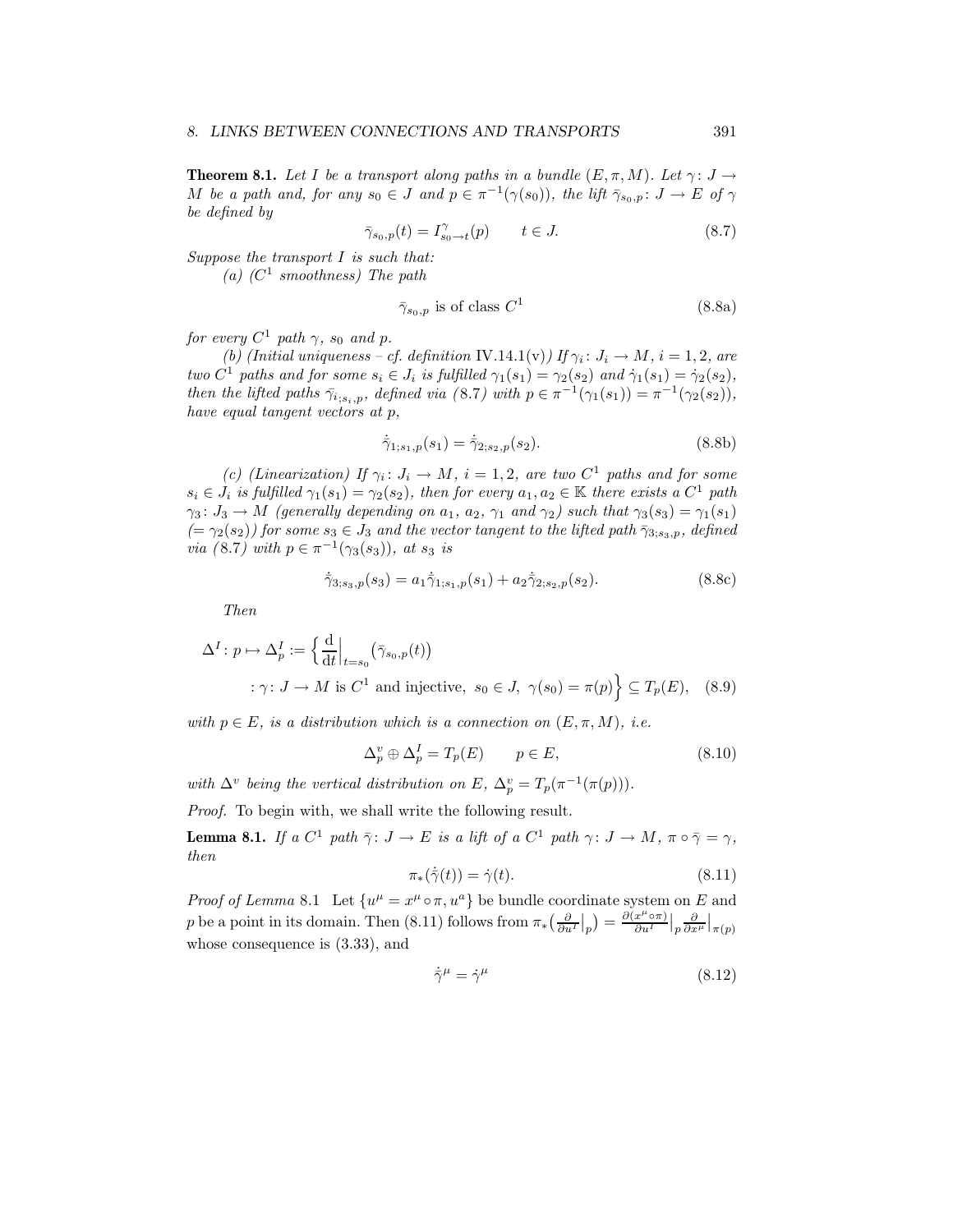which is a corollary of  $\dot{\gamma}^{\mu}(t) = \frac{d(u^{\mu} \circ \dot{\gamma}(t))}{dt} = \frac{d(x^{\mu} \circ \gamma(t))}{dt} = \dot{\gamma}^{\mu}(t)$  for all  $t \in J$ . From  $(8.9)$  and  $(8.11)$ , we get

$$
\pi_*(\Delta_p^I) = \{ \dot{\gamma}(s_0) : \gamma \colon J \to M \text{ is } C^1 \text{ and injective}, s_0 \in J, \ \gamma(s_0) = \pi(p) \}
$$
  
=  $T_{\pi(p)}(M)$ 

as  $\dot{\gamma}(s_0)$  is an arbitrary vector in  $T_{\pi(p)}(M) = T_{\gamma(s_0)}(M)$ . Besides, the condition (c) ensures that  $\Delta_p^I$  is a vector subspace in  $T_p(E)$ . Thus  $\pi_*|_{\Delta_p^I} : \Delta_p^I \to T_{\pi(p)}(M)$  is a surjective mapping between vector spaces. It is also linear as it is a restriction of the tangent mapping  $\pi_*$ , which in tern is a linear mapping [7, sec. 1.22], on the vector subspace  $\Delta_p^I$ . At last, we shall prove that  $\pi_*|_{\Delta_p^I}$  is injective, from where it follows that  $\pi_*|_{\Delta_p^I}$  is a vector space isomorphism for every  $p \in E$  which, in its turn, implies that  $\Delta^I$ :  $p \to \Delta^I_p$  is a distribution satisfying (8.10) as  $\pi_*(\Delta^v_p) = 0_{\pi(p)} \in T_{\pi(p)}(M)$ .

If  $G_i \in \Delta_p^I$ ,  $i = 1, 2$ , then there exist paths  $\gamma_i : J_i \to M$  such that  $\gamma_i(s_i) =$  $\pi(p)$  for some  $s_i \in J_i$  and  $G_i = \overline{\gamma}_{i; s_i, p}(s_i)$ , with  $i = 1, 2$  and the lifted paths in the r.h.s. being given by (8.7). Then  $\pi_*(G_i) = \gamma_i(s_i)$ , due to (8.11). Suppose that  $\dot{\gamma}_1(s_1)=\dot{\gamma}_2(s_2)$ . Then condition (b) entails  $\dot{\bar{\gamma}}_{1,s_1,p}(s_1)=\dot{\bar{\gamma}}_{2,s_2,p}(s_2)$  so that  $G_1 = G_2$ , which means that  $\pi_*|_{\Delta_p^I} : \Delta_p^I \to T_{\pi(p)}(M)$  is injective.

*Remark* 8.2*.* The condition (a) ensures that all our constructions have a sense. If the condition (b) is not valid, than  $\pi_*|_{\Delta_p^I}$  is linear and surjective, but we cannot prove that it is also injective; precisely,  $\pi_*|_{\Delta_p^h}$  is injective iff the property (b) is valid. At last, the condition (c) guarantees that  $\Delta_p^I$  is a vector subspace of  $T_p(E)$ ; in fact,  $\Delta_p^I$  is a vector space iff the property (c) is valid. This is quite an essential moment as the direct complement *B* to a vector subspace *A* of a vector space *V* (in our case  $B = \Delta_p^h$ ,  $A = \Delta_p^v$  and  $V = T_p(E)$ ) is generally *not* a vector subspace; i.e. the equality  $V = A \oplus B$ , with *V* and *A* being vector spaces, does not generally imply that *B* is a vector space; for example, if  $A = \{(x, 0) : x \in \mathbb{R}\}\subset \mathbb{R}^2$ , then  $\mathbb{R}^2 = A \oplus B$ with  $B = \{(x, y) \in \mathbb{R}, y \neq 0\} \cup \{(0, 0)\}\)$ , but *B* is not a vector subspace in  $\mathbb{R}^2$ , as  $(a, -c), (b, +c) \in B$  for  $a, b, c \in \mathbb{R}$  and  $c \neq 0$  but  $(a, -c) + (b, +c) = (a + b, 0) \notin B$ for  $a + b \neq 0$ .

*Remark* 8.3*.* Since (8.8c) and (8.11) entail

$$
\dot{\gamma}_3(s_3) = a_1 \dot{\gamma}_1(s_1) + a_2 \dot{\gamma}_2(s_2),\tag{8.13a}
$$

the path  $\gamma_3$  is uniquely fixed by the conditions that it passes through the point *π*(*p*),

$$
\gamma_3(s_3) = \pi(p). \tag{8.13b}
$$

Therefore, conditions (c) is equivalent to the requirement the vector tangent at *s*<sup>3</sup> to the lift, given via (8.7), of the path defined via (8.13) to be (8.8c).

*Remark* 8.4*.* The role of the transport *I* along paths in theorem 8.1 is on its base to be constructed a lifting of the paths in *M* to paths in *E* with appropriate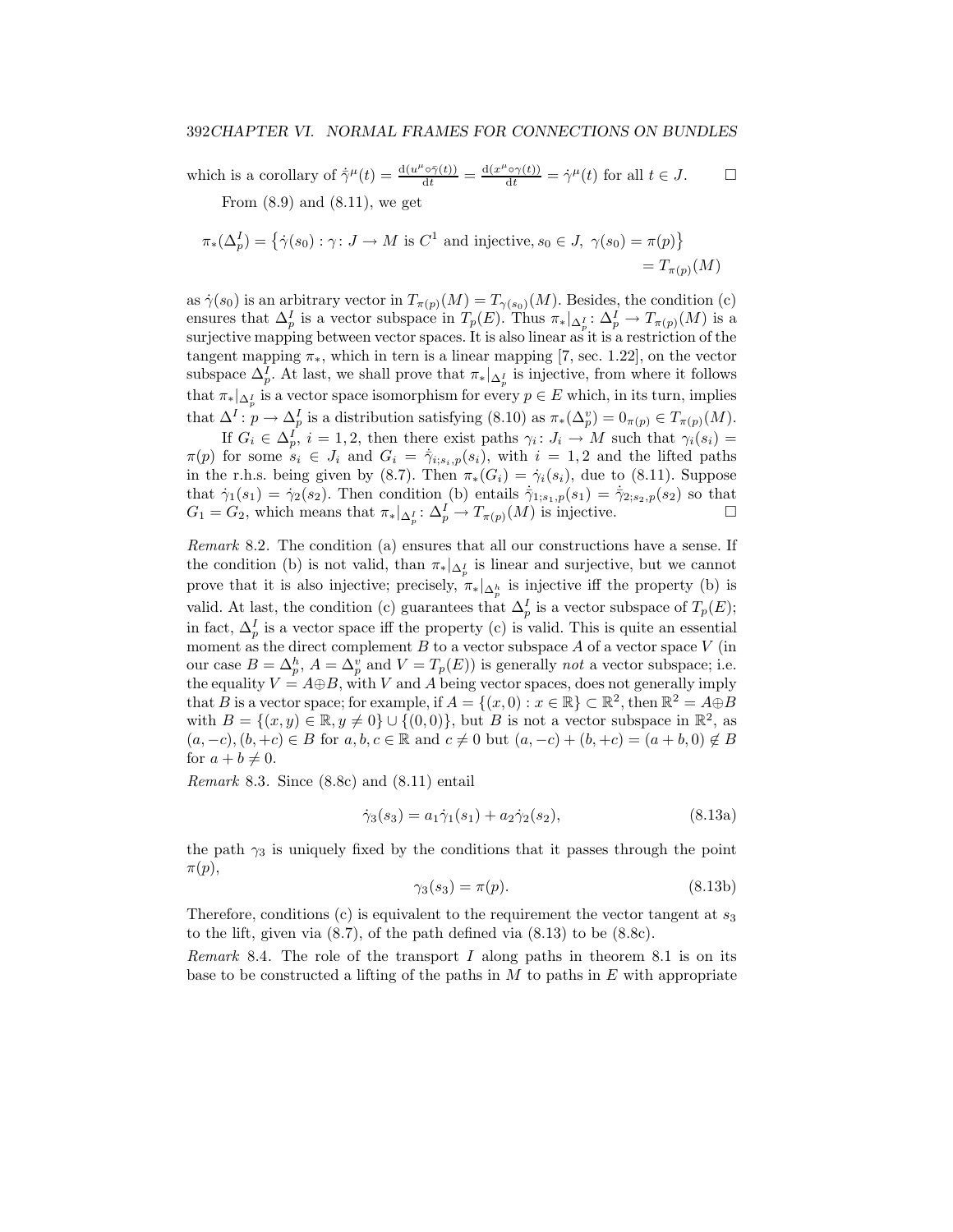properties. Namely, such a lifting should assign to a path  $\gamma: J \to M$  a unique path  $\bar{\gamma}_{s_0,p}$ :  $J \to E$  passing through a given point  $p \in \pi^{-1}(\gamma(s_0))$ , for some  $s_0 \in J$ , and such that  $\pi \circ \bar{\gamma}_{s_0,p} = \gamma$  and, if  $q = \bar{\gamma}_{s_0,p}(t_0)$  for some  $t_0 \in J$ , then  $\bar{\gamma}_{t_0,q} =$  $\bar{\gamma}_{s_0,p}$ . On this ground one can generalize theorem 8.1 as well as some of the next considerations and results.

**Definition 8.2.** The connection  $\Delta^I$ , defined in theorem 8.1, will be called *assigned to* (*defined by, generated by*) the transport *I* along paths.

*Remark* 8.5*.* Note that the transport *I* in this definition must have the properties (8.8) described in theorem 8.1.

**Exercise 8.1.** Consider a *linear* transport *L* along paths in a *vector* bundle  $(E, \pi, M)$ , *E* and *M* being  $C^1$  manifolds. Let  $\{u^I\} = \{u^\mu = x^\mu \circ \pi, u^a\}$  be vector bundle coordinates in *E* and  $\{e_a\}$  be the frame generating  $\{u^a\}$  (see the introduction to section 4) and  $\bf{L}$  and  $\bf{\Gamma}$  be respectively the matrix and the matrix of the coefficients on *L* in  $\{e_a\}$ . Then

$$
\bar{\gamma}_{s_0,p}(t) = L^a{}_b(t, s_0; \gamma) p^b e_a(\gamma(t)) \tag{8.14}
$$

due to  $(IV.3.12)$ . Using  $(IV.3.15)$  and  $(IV.3.25)$ , prove that

$$
\dot{\bar{\gamma}}_{s_0,p}^{\mu}(t) = \dot{\gamma}^{\mu}(t) \qquad \dot{\bar{\gamma}}_{s_0,p}^a(t) = -\Gamma^a{}_b(t;\gamma)\bar{\gamma}_{s_0,p}^b(t). \tag{8.15}
$$

In particular, we have

$$
\dot{\bar{\gamma}}_{s_0,p}^{\mu}(s_0) = \dot{\gamma}^{\mu}(s_0) \qquad \dot{\bar{\gamma}}_{s_0,p}^a(s_0) = -\Gamma^a_{\ b}(s_0; \gamma)p^b \tag{8.16}
$$

where  $p^b = u^b(p)$ , i.e.  $p = p^b e_b(\pi(p))$ . The first equalities in (8.15) and (8.16) are consequences of (8.11) or (8.12) and, in this sense, are inessential for the following.

**Example 8.1a.** In a case of a linear transport along paths in a vector bundle, the condition (a) from proposition 8.1 means that the transport is of class  $C<sup>1</sup>$  (along  $C<sup>1</sup>$  paths) – see the beginning of subsection IV.3.3. Said otherwise, it is equivalent to  $C<sup>1</sup>$  dependence of the transport's matrix on path's parameter due to  $(8.14)$ . It follows from (8.15) that, if the linear transport is of class  $C^k$ ,  $k \ge 1$ , relative to all *C*<sup>m</sup> paths in *M* for some *m* such that  $1 \leq m \leq k$ , then the lifted path  $\bar{\gamma}_{s_0,p}$  is of class  $C^m$  for all  $C^m$  paths in  $M$ ; usually  $m = k$ .

**Example 8.1b.** In a case of a  $C<sup>1</sup>$  linear transport along paths in a vector bundle, the equations  $(8.16)$  entail that the condition  $(b)$  from proposition  $8.1$  is equivalent to

$$
\Gamma(s_1; \gamma_1) = \Gamma(s_2; \gamma_2) \tag{8.17}
$$

for the particular values  $s_1 \in J_1$  and  $s_2 \in J_2$  for which  $\gamma_1(s_1) = \gamma_2(s_2)$  and  $\dot{\gamma}_1(s_1)=\dot{\gamma}_2(s_2)$ . This is an equation for (the matrix of the coefficients of) the transport *L* which must be valid for any  $C^1$  paths  $\gamma_1$  and  $\gamma_2$  with the properties just mentioned. Its solutions is

$$
\Gamma(s; \gamma) = G(\gamma(s), \dot{\gamma}(s)) \tag{8.18}
$$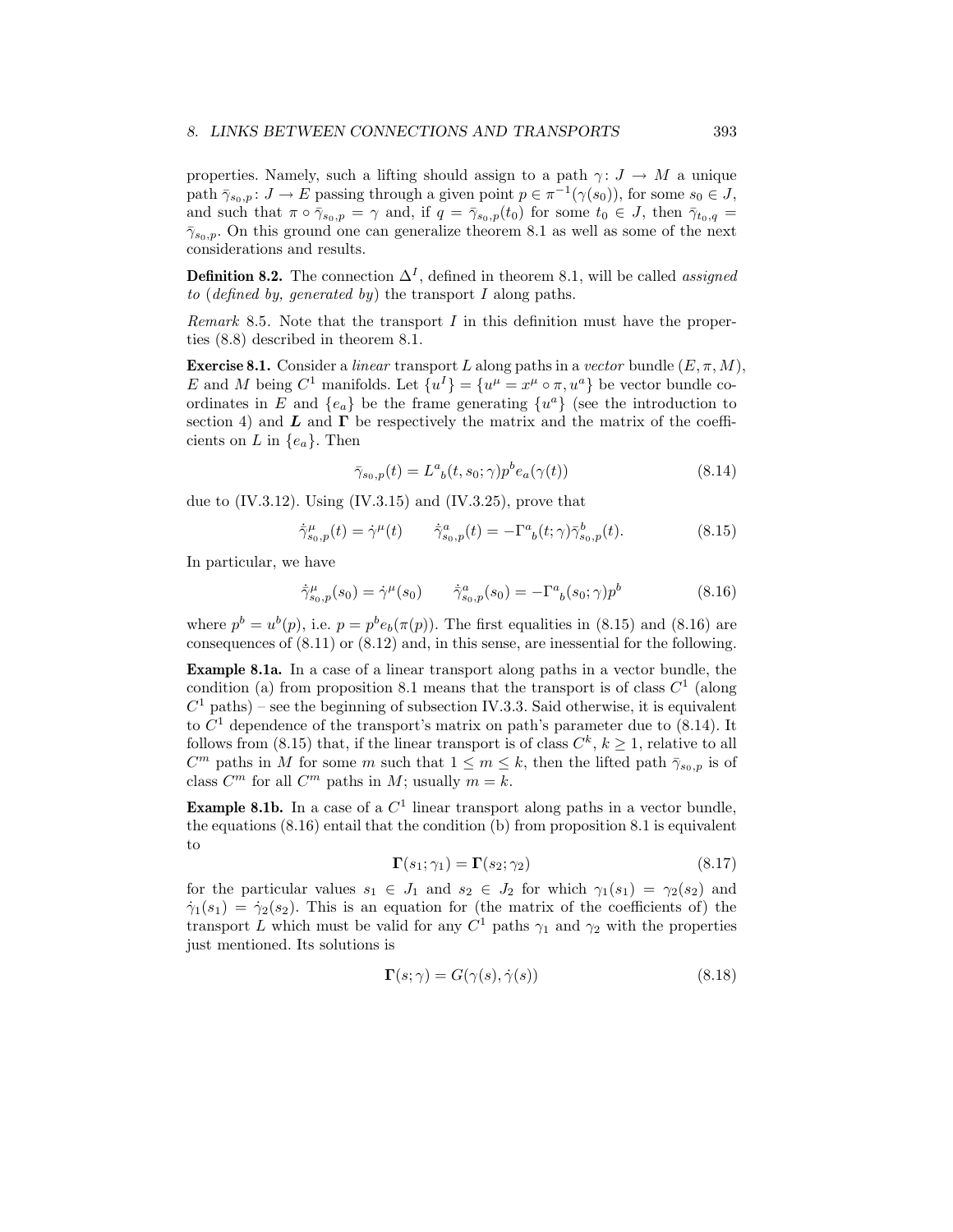for every  $C^1$  path  $\gamma: J \to M$ ,  $s \in J$  and some matrix-valued function *G*. In particular,  $\Gamma(s; \gamma)$  may be given by (IV.6.1),

$$
\Gamma(s; \gamma) = \Gamma_{\mu}(\gamma(s))\dot{\gamma}^{\mu}(s)
$$
\n(8.19)

in which case the transport may admit normal frames (see proposition (IV.6.1)).

**Example 8.1c.** In a case of a  $C<sup>1</sup>$  linear transport along paths in a vector bundle, the equations  $(8.16)$  entail that the condition  $(c)$  from proposition 8.1 is equivalent to

$$
\Gamma(s_3; \gamma_3) = a_1 \Gamma(s_1; \gamma_1) + a_2 \Gamma(s_2; \gamma_2)
$$
\n(8.20)

where  $a_1, a_2 \in \mathbb{K}$ . The  $C^1$  paths involved are such that  $\gamma_1(s_1) = \gamma_2(s_2) = \gamma_3(s_3)$  $\pi(p)$  and, according to remark 8.3, the path  $\gamma_3$  is uniquely defined via the initial-value problem (8.13). Consequently, equation (8.20) is an equation for (the matrix of the coefficients of) the transport in a sense that it should be an identity relative to  $a_1, a_2, \gamma_1$  and  $\gamma_2$  provided the path  $\gamma_3$  is the solution of

$$
\dot{\gamma}_3(s_3) = a_1 \dot{\gamma}_1(s_1) + a_2 \dot{\gamma}_2(s_2),\tag{8.21a}
$$

$$
\gamma_3(s_3) = \pi(p). \tag{8.21b}
$$

In particular, the combination of (8.21a) and (8.18) immediately results into (8.19) which provides a solution of  $(8.20)$  due to  $(8.21a)$ . Going some pages ahead (see corollary 8.5 on page 405 and theorem 8.9 on page 405), we can formulate this result as: the linear connections on vector bundles are the only ones that can be generated by linear transports in them and, conversely, the linear parallel transports along paths in vector bundles are the only ones that are generated by the parallel transports corresponding to linear connections.

It is worth recording the simple fact that, if equation (8.4) or (8.5) holds, then the path  $\bar{\gamma}_{s_0,p}$ , defined via (8.7) is such that respectively

$$
\bar{\gamma}_{s_0,p}|J'=(\overline{\gamma|J'})_{s_0,p} \qquad \qquad s_0\in J' \qquad (8.22)
$$

$$
\bar{\gamma}_{\chi(s_0),p} \circ \chi = (\overline{\gamma \circ \chi})_{s_0,p} \qquad s_0 \in J''.
$$
\n(8.23)

**Exercise 8.2.** Prove that for  $C^1$  paths equations (8.4) and (8.5) are consequences of the suppositions  $(a)$ –(c) from theorem 8.1 but the converse is generally not true, i.e. (8.4) and (8.5) are necessary but generally not sufficient conditions for (8.9) to be a connection. To prove (8.4), use assumption (b) and the local existence of a unique  $C<sup>1</sup>$  path passing through a given point and having a fixed tangent vector at it. The proof of (8.5) is more complicated. For the purpose show that the paths  $\bar{\beta}_{s_0,p}: t \to I_{s_0 \to t}^{\beta}(p)$  and  $\bar{\delta}_{s_0,p}: t \to I_{\chi(s_0) \to \chi(t)}^{\gamma}(p) = \bar{\gamma}_{\chi(s_0),p} \circ \chi(t)$ , for  $s_0, t \in J''$ , in *E* are liftings of the path  $\beta = \gamma \circ \chi$  and are  $\Delta^I$ -horizontal, i.e.  $\dot{\bar{\beta}}_{s_0,p}(t) \in \Delta_{\bar{\beta}_{s_0,p}(t)}^I$  and  $\dot{\bar{\delta}}_{s_0,p}(t) \in \Delta_{\bar{\delta}_{s_0,p}(t)}^I$ . (Here use that  $\dot{\beta}(t) = \frac{d\chi(t)}{dt}\dot{\gamma}(\chi(t))$  and similarly for  $\bar{\delta}_{s_0,p}$ .) Then the existence of a unique horizontal lift of any  $C^1$  path (see also proposition 8.4 below) implies  $\bar{\beta}_{s_0,p} = \bar{\delta}_{s_0,p}$ .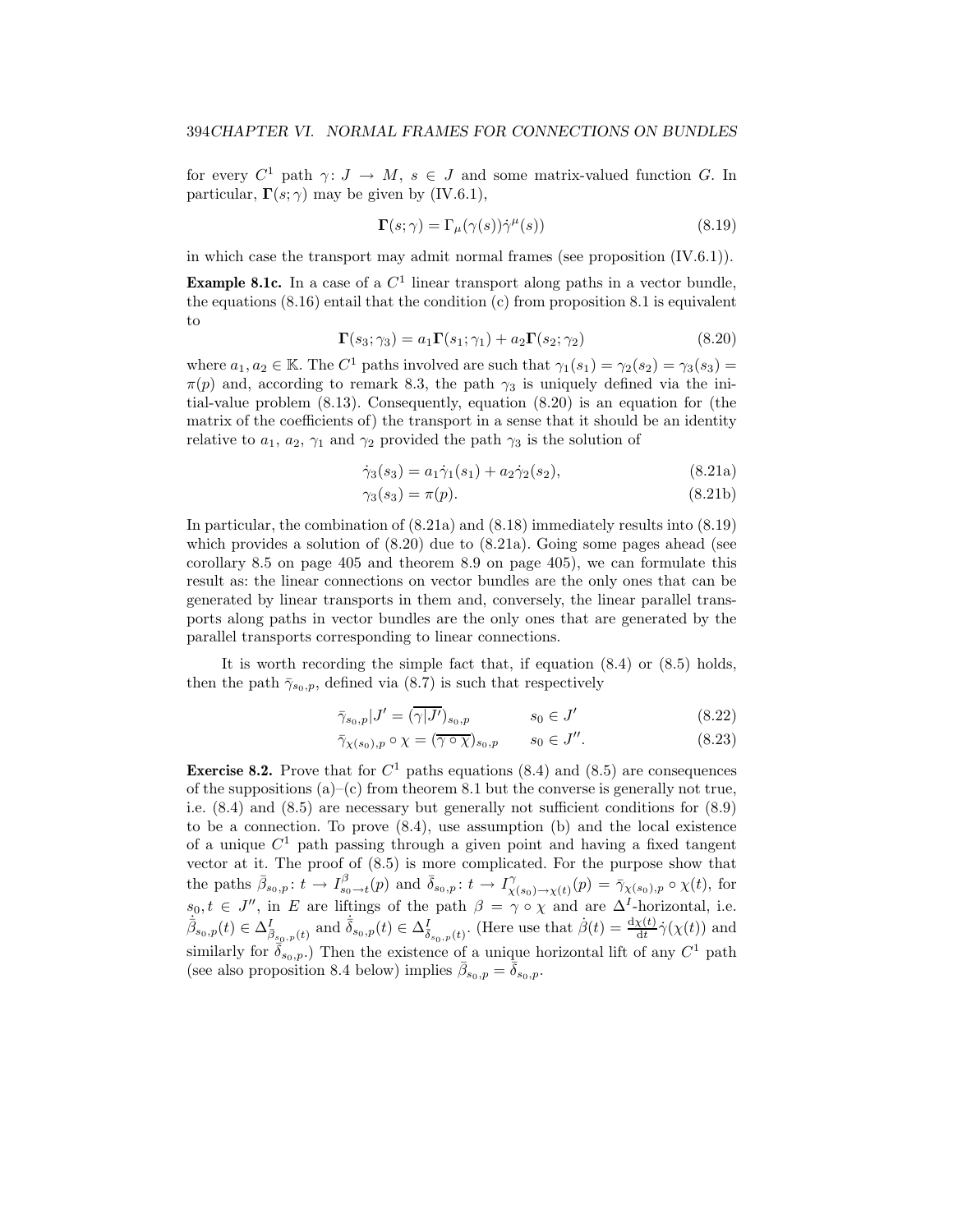#### **8.2. Parallel transports and parallel transports along paths**

For the further exploration of the relations between transports along paths and connections (or parallel transports generated by them), we shall need the notion of an inverse path and of a product of paths. There are not 'natural' definitions of these concepts, but this is not important for us as the (parallel) transports we shall consider bellow are parametrization invariant in some sense, like (8.5). For that reason, the concepts mentioned will be defined only for *canonical paths*  $[0,1] \rightarrow M$ , whose domain is the real interval  $[0,1] := \{r \in \mathbb{R} : 0 \le r \le 1\}$ . The path *inverse* to  $\gamma: [0,1] \to M$  is  $\gamma := \gamma \circ \tau : [0,1] \to M$ , with  $\tau: [0,1] \to [0,1]$ being given by *τ* (*t*) := 1 − *t* for *t* ∈ [0*,* 1]. If  $γ_1, γ_2$ : [0*,* 1] → *M* and  $γ_1(1) = γ_2(0)$ , the *product*  $\gamma_1 \gamma_2$  of  $\gamma_1$  and  $\gamma_2$  is a canonical path  $\gamma_1 \gamma_2$ :  $[0,1] \rightarrow M$  such that  $(\gamma_1 \gamma_2)(t) := \gamma_1(2t)$  for  $t \in [0, 1/2]$  and  $(\gamma_1 \gamma_2)(t) := \gamma_2(2t - 1)$  for  $t \in [1/2, 1]$ . For more details on this item, see [108, 132].

Recall now the basic properties of the parallel transports generated by connections.

#### **Proposition 8.1.** *Let*

$$
\mathsf{P}: \gamma \mapsto \mathsf{P}^{\gamma}: \pi^{-1}(\gamma(\sigma)) \to \pi^{-1}(\gamma(\tau)) \qquad \gamma: [\sigma, \tau] \to M \tag{8.24}
$$

*be the parallel transport generated by a connection on some bundle*  $(E, \pi, M)$ *. The mapping* P *has the following properties:*

**(i)** *The parallel transport* P *is invariant under orientation preserving changes of the paths' parameters. Precisely, if*  $\gamma$ :  $[\sigma, \tau] \to M$  *and*  $\chi$ :  $[\sigma', \tau'] \to [\sigma, \tau]$  *is an orientation preserving C*<sup>1</sup> *diffeomorphism, then*

$$
P^{\gamma \circ \chi} = P^{\gamma}.
$$
 (8.25)

**(ii)** *If*  $\gamma$ :  $[0,1] \rightarrow M$  *and*  $\gamma$ :  $[0,1] \rightarrow M$  *is its canonical inverse,*  $\gamma$  (*t*) =  $\gamma(1-t)$  *for*  $t \in [0,1]$ *, then* 

$$
\mathsf{P}^{\gamma} = \left(\mathsf{P}^{\gamma}\right)^{-1}.\tag{8.26}
$$

**(iii)** *If*  $\gamma_1, \gamma_2$ :  $[0,1] \to M$ ,  $\gamma_1(1) = \gamma_2(0)$ , and  $\gamma_1 \gamma_2$ :  $[0,1] \to M$  is their *canonical product, then*

$$
\mathsf{P}^{\gamma_1 \gamma_2} = \mathsf{P}^{\gamma_2} \circ \mathsf{P}^{\gamma_1}.\tag{8.27}
$$

**(iv)** *If*  $\gamma_{r,x}$ :  $\{r\} = [r, r] \rightarrow \{x\}$  *for some given*  $r \in \mathbb{R}$  *and*  $x \in M$ *, then* 

$$
\mathsf{P}^{\gamma_{r,x}} = \mathsf{id}_{\pi^{-1}(x)}.\tag{8.28}
$$

 $(\mathbf{v})$  *If*  $\bar{\gamma}_p : s \in [\sigma, \tau] \rightarrow \bar{\gamma}(s) := \mathsf{P}^{\gamma[\sigma, s]}(p)$  *is the lifting of*  $\gamma$  *through*  $p \in \mathcal{P}$  $\pi^{-1}(\gamma(\sigma))$  *defined by* P *and the*  $C^1$  *paths*  $\gamma_i : [\sigma_i, \tau_i] \to M$  *are such that*  $\gamma_1(\sigma_1) =$ *γ*<sub>2</sub>(*σ*<sub>2</sub>) *and*  $\dot{\gamma}_1(\sigma_1) = \dot{\gamma}_2(\sigma_2)$ *, then (a) the lifted path* 

$$
\bar{\gamma}_p \text{ is of class } C^1 \tag{8.29}
$$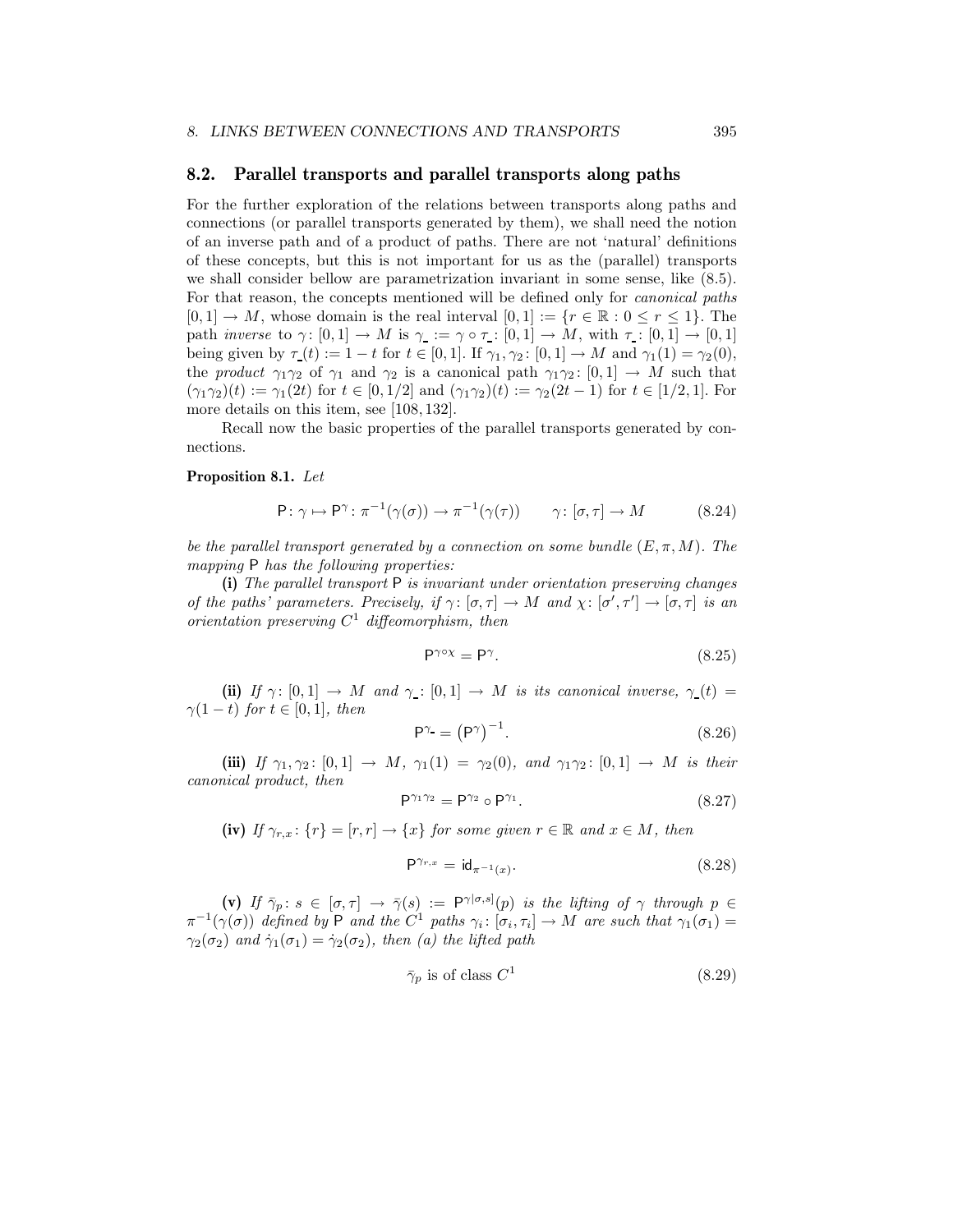*for any*  $C^1$  *path*  $\gamma$  *and* (b) the lifted paths  $\bar{\gamma}_{1:p}$  *and*  $\bar{\gamma}_{2:p}$  *have equal tangent vectors at p,*

$$
\dot{\bar{\gamma}}_{1;p}(\sigma_1) = \dot{\bar{\gamma}}_{2;p}(\sigma_2). \tag{8.30}
$$

(vi) *If*  $\gamma_i : [\sigma_i, \tau_i] \to M$ *,*  $i = 1, 2$ *, are two*  $C^1$  *paths and*  $\gamma_1(\sigma_1) = \gamma_2(\sigma_2)$ *, then for every*  $a_1, a_2 \in \mathbb{K}$  *there exists a*  $C^1$  *path*  $\gamma_3: [\sigma_3, \tau_3] \to M$  *such that*  $\gamma_3(\sigma_3) =$ *γ*<sub>1</sub>(*σ*<sub>1</sub>) (= *γ*<sub>2</sub>(*σ*<sub>2</sub>)) and the vector tangent to the lifted path  $\bar{\gamma}_{3,p}$ :  $t_3 \in [\sigma_3, \tau_3] \rightarrow$  $\bar{\gamma}_{3;p}(t_3) := \mathsf{P}^{\gamma_3,[\sigma_3,t_3]}(p)$ *, with*  $p \in \pi^{-1}(\gamma_3(\sigma_3))$ *, at*  $\sigma_3$  *is* 

$$
\dot{\bar{\gamma}}_{3;p}(\sigma_3) = a_1 \dot{\bar{\gamma}}_{1;p}(\sigma_2) + a_2 \dot{\bar{\gamma}}_{2;p}(\sigma_2), \tag{8.31}
$$

 $where \ \bar{\gamma}_{i:p}: t_i \in [\sigma_i, \tau_i] \rightarrow \bar{\gamma}_{i:p}(t_i) := \mathsf{P}^{\gamma_i | [\sigma_i, t_i]}(p).$ 

*Remark* 8.6*.* As a result of (8.25), some properties of the parallel transports generated by connections, like (8.26) and (8.27), are sufficient to be formulated/proved only for canonical paths  $[0, 1] \rightarrow M$ .

*Proof.* The proofs of  $(8.25)-(8.31)$  can be found in a number of works, for example in [3, 4, 6, 11, 30, 32, 33, 149, 150, 155]. Alternatively, the reader can prove them by applying the definitions given in this book. (See also subsections IV.14.1 and IV.14.2 in a case of a vector bundle.)  $\Box$ 

**Definition 8.3** (cf. definition IV. 14.11 on page 310)**.** A mapping (8.24) satisfying the equalities (8.25)–(8.31) will be called *(axiomatically defined) parallel transport*.

**Proposition 8.2.** Let P be the parallel transport assigned to a  $C^m$ , with  $m \in \mathbb{N} \cup \{0\}$ . *connection on a* smooth, *of class*  $C^{m+1}$ *, bundle*  $(E, \pi, M)$ *. Then* P *is smooth, of class*  $C^m$ , in a sense that, if  $\gamma : [\sigma, \tau] \to M$  is a  $C^1$  path, then  $P^{\gamma}$  *is in the set of C*<sup>m</sup> diffeomorphisms between the fibres  $\pi^{-1}(\gamma(\sigma))$  and  $\pi^{-1}(\gamma(\tau))$ ,

$$
\mathsf{P}: \gamma \mapsto \mathsf{P}^{\gamma} \in \text{Diff}^{m}(\pi^{-1}(\gamma(\sigma)), \pi^{-1}(\gamma(\tau))) \qquad \gamma \colon [\sigma, \tau] \to M. \tag{8.32}
$$

*Proof.* See [16, 106, 107]. □

The axiomatic approach to parallel transport was developed mainly on the ground on the properties  $(8.25)-(8.32)$  of the parallel transports assigned to connections. However, this topic is out of the range of the present monograph and the reader is referred to the literature cited at the beginning of the present section.

Now we shall present a modified version of [115, p. 13, theorem 3.1].

**Theorem 8.2.** *Let I be a transport along paths in bundle*  $(E, \pi, M)$  *and*  $\gamma$ :  $[\sigma, \tau] \rightarrow$ *M. If I satisfies the conditions (* 8.8*) from theorem* 8.1*,* <sup>3</sup> *then the mapping*

$$
I: \gamma \mapsto I^{\gamma} := I^{\gamma}_{\sigma \to \tau} : \pi^{-1}(\gamma(\sigma)) \to \pi^{-1}(\gamma(\tau)) \qquad \gamma: [\sigma, \tau] \to M \tag{8.33}
$$

*is a parallel transport, i.e. it possess the properties (* 8.25*)–(* 8.31*), with* I *for* P*. Besides, if I is smooth in a sense that*

$$
I_{s \to t}^{\beta} \in \text{Diff}^m(\pi^{-1}(\beta(s)), \pi^{-1}(\beta(t))) \qquad \beta \colon J \to M \quad s, t \in J \tag{8.34}
$$

<sup>3</sup> Recall, according to exercise 8.2, the equations (8.8) imply (8.4) and (8.5).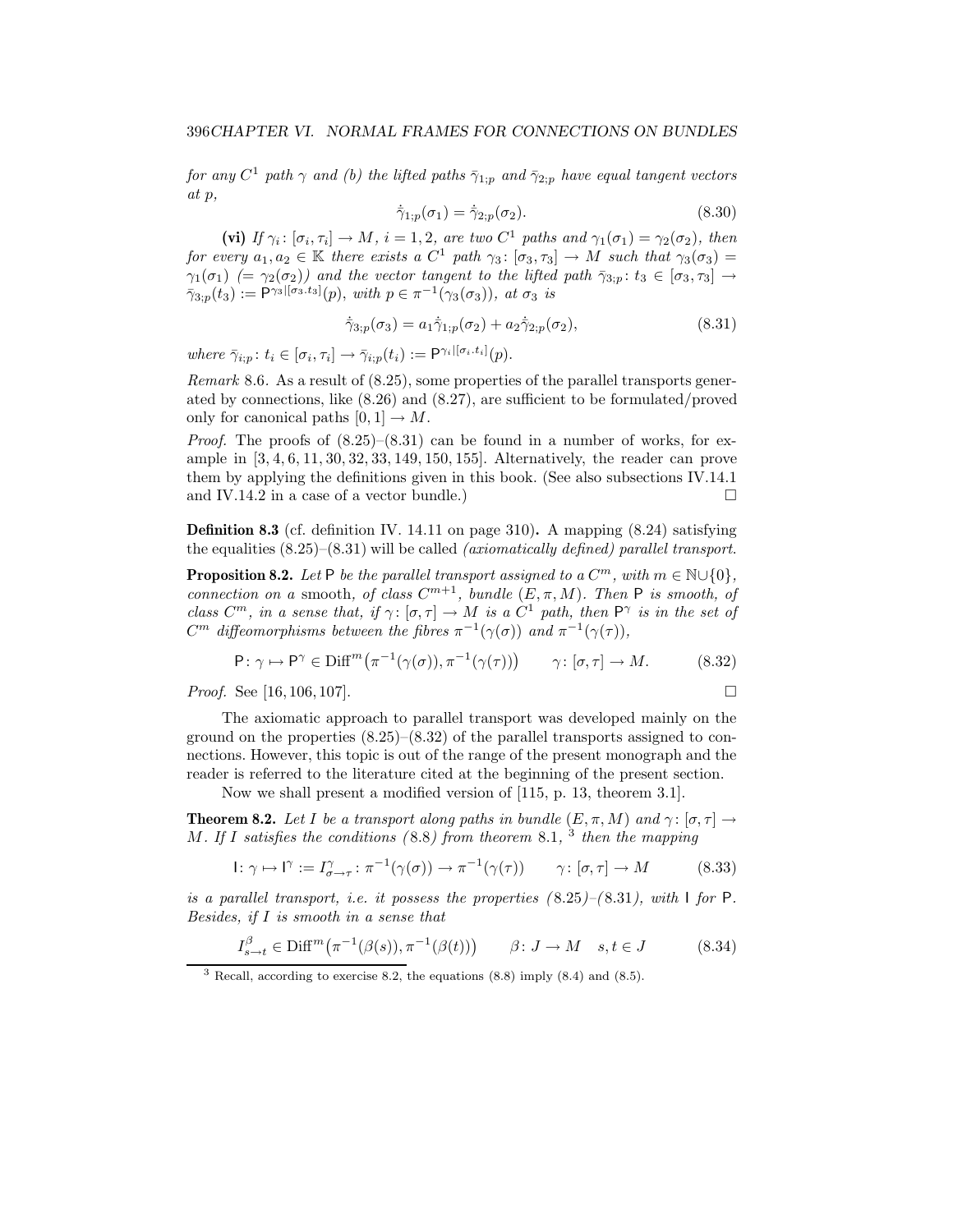#### *8. LINKS BETWEEN CONNECTIONS AND TRANSPORTS* 397

*for some*  $m \in \mathbb{N} \cup \{0\}$ , then the mapping (8.33) satisfies (8.32), with I *for* P. *Conversely, suppose the mapping*

$$
\mathsf{P}: \gamma \mapsto \mathsf{P}^{\gamma}: \pi^{-1}(\gamma(\sigma)) \to \pi^{-1}(\gamma(\tau)) \qquad \gamma: [\sigma, \tau] \to M \tag{8.35}
$$

*is a parallel transport, i.e. it satisfies (* 8.25*)–(* 8.31*), and define the mapping*

$$
P: \beta \mapsto P^{\beta}: (s, t) \mapsto P^{\beta}_{s \to t} = P^{(\beta|[\sigma, \tau]) \circ \chi_t^{[\sigma, \tau]}} \circ \left( P^{(\beta|[\sigma, \tau]) \circ \chi_s^{[\sigma, \tau]}} \right)^{-1} \qquad \beta: J \to M,
$$
\n
$$
(8.36)
$$

*where*  $s, t \in J$ ,  $\sigma, \tau \in J$  *are such that*  $\sigma \leq \tau$  *and*  $[\sigma, \tau] \ni s, t$ , 4 *and*  $\chi_s^{[\sigma, \tau]} : [\sigma, \tau] \rightarrow$ [*σ, s*] *are for s>σ arbitrary orientation preserving C*<sup>1</sup> *diffeomorphisms (depending on*  $\beta$  *via the interval*  $[\sigma, \tau]$ *). Then the mapping (*8.36*) is a transport along paths in*  $(E, \pi, M)$ *, which transport satisfies the conditions (8.8), with P for I. Besides, under the same assumptions, the condition (* 8.32*) for* P *implies (* 8.34*), with P for*  $I$ *, where*  $P$  *is given by (8.36).* 

*Remark* 8.7*.* Instead by (8.36), the transport *P* along paths generated by a parallel transport P can be defined equivalently as follows. For a path  $\gamma: [\sigma, \tau] \to M$  and  $s, t \in [\sigma, \tau]$ , we put (see (8.25))

$$
P: \gamma \mapsto P^{\gamma}: (s, t) \mapsto P^{\gamma}_{s \to t} = P^{\gamma \circ \chi_t^{[\sigma, \tau]}} \circ \left( P^{\gamma \circ \chi_s^{[\sigma, \tau]}} \right)^{-1} = P^{\gamma |[\sigma, t]} \circ \left( P^{\gamma |[\sigma, s]} \right)^{-1}
$$

$$
\gamma: [\sigma, \tau] \to M
$$
(8.37a)

Now, for an arbitrary path  $\beta: J \to M$ , with *J* being closed or open at one or both its ends, we set

$$
P: \beta \mapsto P^{\beta}: (s, t) \mapsto P^{\beta}_{s \to t} = \begin{cases} P^{\beta|[s, t]}_{s \to t} & \text{for } s \le t \\ (P^{\beta|[t, s]}_{t \to s})^{-1} & \text{for } s \ge t \end{cases} \qquad \beta: J \to M \quad s, t \in J.
$$
\n
$$
(8.37b)
$$

It can easily be verified that (8.37) are tantamount to

$$
P: \beta \mapsto P^{\beta}: (s, t) \mapsto P^{\beta}_{s \to t} = \begin{cases} P^{\beta|[s, t]} & \text{for } s \le t \\ (P^{\beta|[t, s]})^{-1} & \text{for } s \ge t \end{cases} \qquad \beta: J \to M \quad s, t \in J. \tag{8.38}
$$

*Proof.* Suppose *I* satisfies  $(8.8)$ . To begin with, we notice that  $(8.8)$  imply  $(8.4)$ and (8.5) by virtue of exercise 8.2. Equation (8.25) follows from (8.33), and (8.5). Equation (8.26) is a consequence of (8.33), (8.5) and (8.6) for  $\gamma$ : [0, 1]  $\rightarrow$  *M* and  $\tau(t)=1-t$  for  $t \in [0,1]$ :

$$
I^{\gamma} = I_{0 \to 1}^{\gamma \circ \tau} = I_{\tau (0) \to \tau (1)}^{\gamma} = I_{1 \to 0}^{\gamma} = (I_{0 \to 1}^{\gamma})^{-1} = (I^{\gamma})^{-1}.
$$

<sup>&</sup>lt;sup>4</sup> In particular, one can set  $\sigma = \min(s, t)$  and  $\tau = \max(s, t)$  or, if J is a closed interval, define  $\sigma$  and  $\tau$  as the end points of J, i.e.  $J = [\sigma, \tau]$ .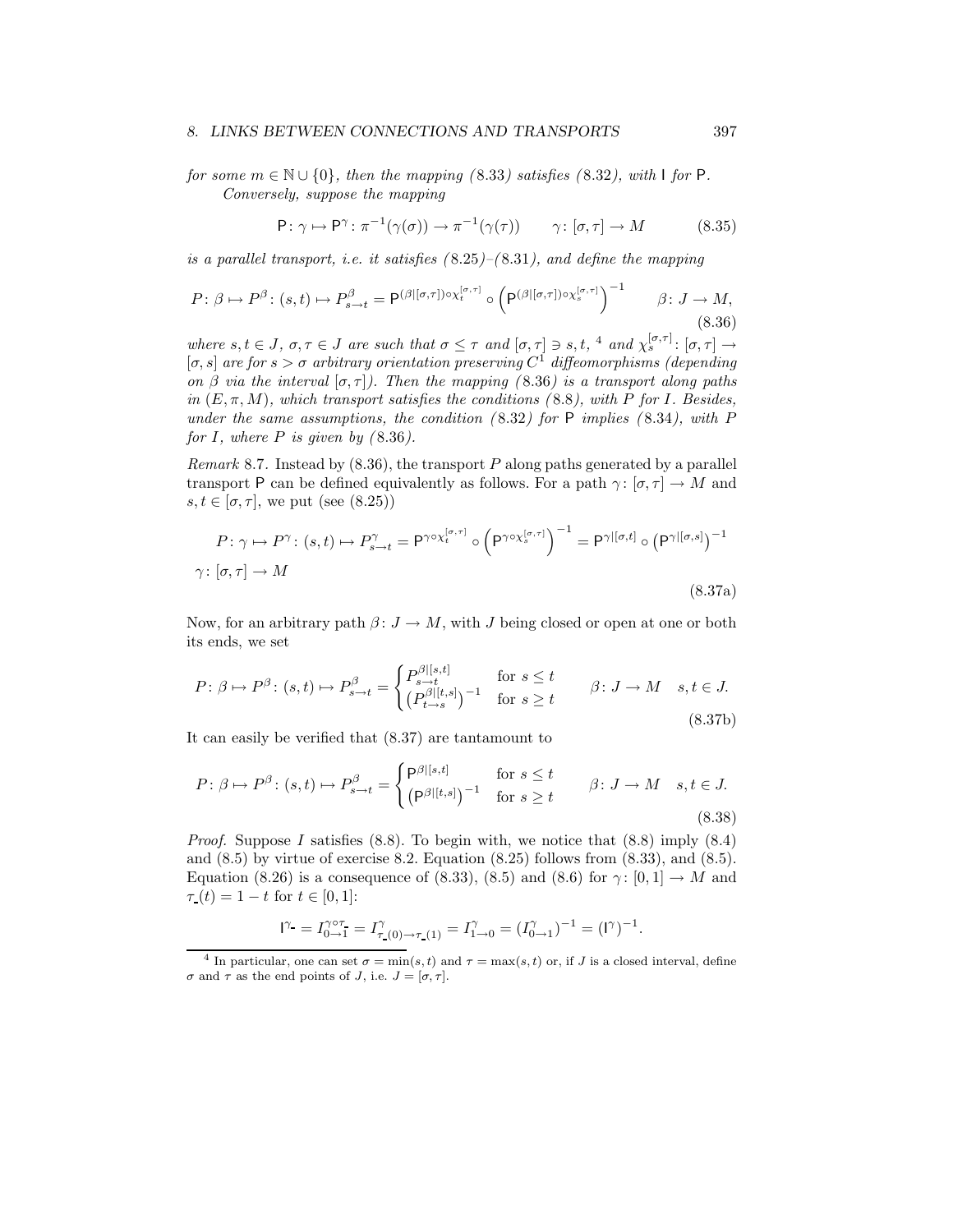To prove (8.27), we set  $\gamma_{1,2}$ : [0, 1]  $\to M$ ,  $\tau_1(t) = 2t$  for  $t \in [0,1/2]$  and  $\tau_2(t) = 2t-1$ for  $t \in [1/2, 1]$  and, applying equations  $(8.33), (8.4), (8.5), (8.6)$  and  $(8.2),$  we find:

$$
\begin{aligned} \Gamma^{_{\!\! 11}\gamma_2} &= I_{0\to1}^{\gamma_1\gamma_2} = I_{1/2\to1}^{\gamma_1\gamma_2} \circ I_{0\to1/2}^{\gamma_1\gamma_2} = I_{1/2\to1}^{\gamma_1\gamma_2|[1/2,1]} \circ I_{0\to1/2}^{\gamma_1\gamma_2|[0,1/2]} \\ &= I_{1/2\to1}^{\gamma_2\circ\tau_2} \circ I_{0\to1/2}^{\gamma_1\circ\tau_1} = I_{\tau_2(1/2)\to\tau_2(1)}^{\gamma_2} \circ I_{\tau_1(0)\to\tau_1(1/2)}^{\gamma_1} = I_{0\to1}^{\gamma_2} \circ I_{0\to1}^{\gamma_1} = \Gamma^{_{\!\! 22}} \circ \Gamma^{_{\!\! 11}}. \end{aligned}
$$

Next, equation  $(8.28)$  is a direct corollary from  $(8.33)$  and  $(8.3)$ . At last, the properties (v) and (vi) are trivial consequences from (8.33) and respectively (8.8a)- (8.8b) and (8.8c). So, I is a parallel transport, which, evidently, satisfies (8.32) with I for P, if (8.34) is valid.

Conversely, suppose P is a parallel transport and *P* is defined via (8.36), or, equivalently (see remark 8.7), via  $(8.38)$ . The verification of  $(8.1)$ – $(8.3)$  can be done by applying (8.35) and (8.25)–(8.28). Therefore *P* is a parallel transport along paths. Similarly, the conditions  $(8.8)$  follow from the properties  $(v)$  and  $(vi)$  of the parallel transport P. At last, the validity of (8.28), with *P* for *I*, is a consequence from  $(8.32)$  and  $(8.38)$ .

**Definition 8.4.** A transport *I* along paths which has the properties (8.8) will be called *parallel* transport along paths.

Theorem 8.2 simply says that there is a bijective correspondence between the parallel transports along paths and the parallel transports.

**Definition 8.5.** If *I* is a parallel transport along paths, then we say that the parallel transport (8.33) is *generated by* (*defined by, assigned to*) *I*. Respectively, if P is a parallel transport, then we say that the (parallel) transport along paths (8.36) is *generated by* (*defined by, assigned to*) P.

**Proposition 8.3.** *If I is a parallel transport along paths and* I *is the assigned to it parallel transport, then the parallel transport along paths defined by* I *coincides with I. Conversely, if* P *is a parallel transport and P is the parallel transport along paths generated by* P*, then the parallel transport defined by P coincides with* P*.*

*Proof.* The assertions are consequences from definition 8.5, theorem 8.2 and remark 8.7.  $\Box$ 

Let us now return to the connection  $\Delta^I$  generated by a transport *I* along paths, introduced in theorem 8.1.

**Proposition 8.4.** *If*  $\gamma: J \to M$  *is a*  $C^1$  *injective path and*  $p \in \pi^{-1}(\gamma(s_0))$  *for some*  $s_0 \in J$ *, then there is a unique*  $\Delta^I$ *-horizontal lift of*  $\gamma$  *(relative to*  $\Delta^I$ *) in E through p and it is exactly the path*  $\bar{\gamma}_{s_0,p}$  *defined by (8.7).* 

*Proof.* Simply apply the definitions  $(8.7)$  and  $(8.9)$  and use the properties  $(8.1)$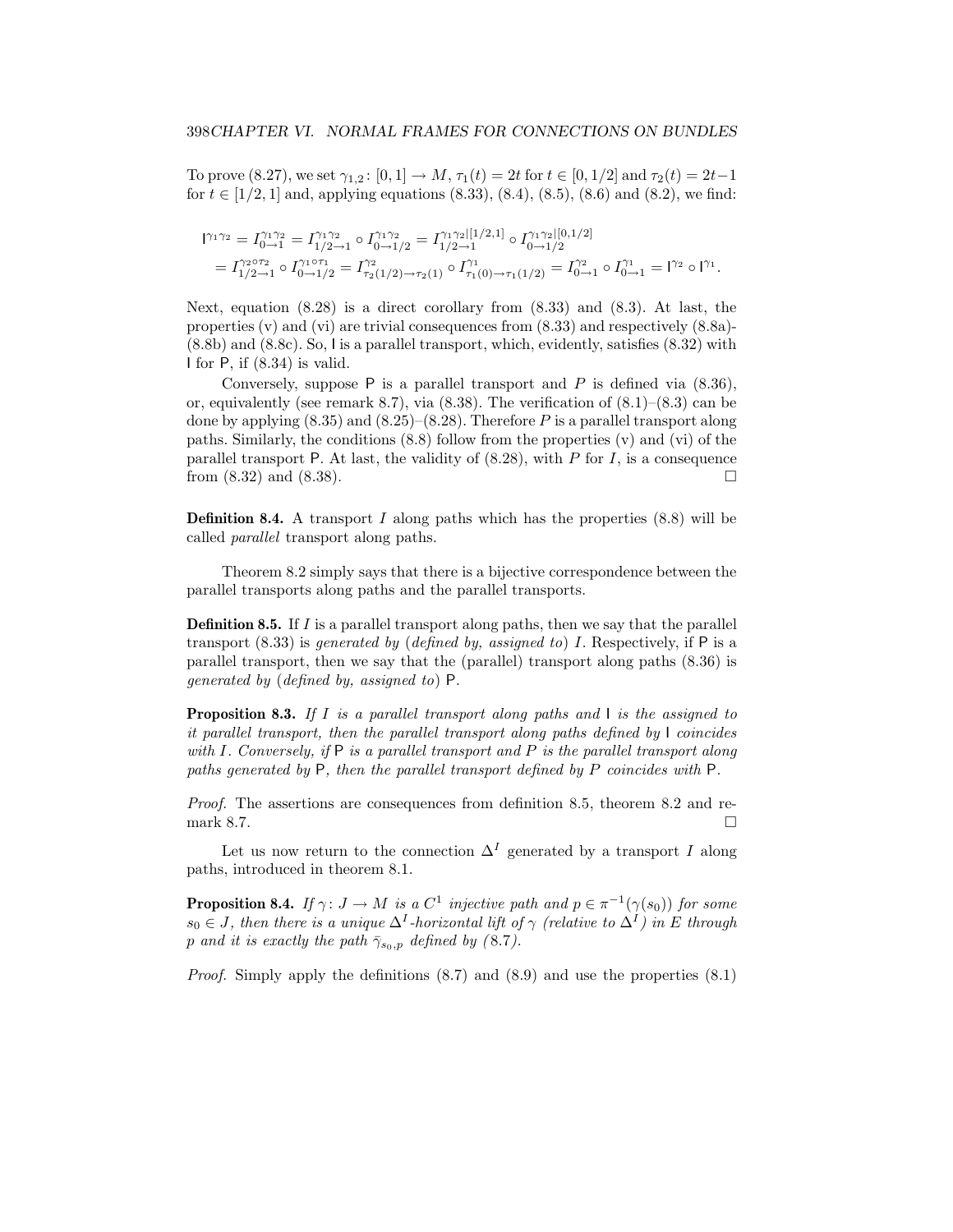#### *8. LINKS BETWEEN CONNECTIONS AND TRANSPORTS* 399

and (8.2) of the transports along paths  $(t_0 \in J)$ :

$$
\dot{\bar{\gamma}}_{s_0,p}(t_0) = \frac{d}{dt}\Big|_{t=t_0} (I_{s_0 \to t}^{\gamma}(p)) = \frac{d}{dt}\Big|_{t=t_0} (I_{t_0 \to t}^{\gamma}(I_{s_0 \to t_0}^{\gamma}(p)))
$$
\n
$$
= \frac{d}{dt}\Big|_{t=t_0} (I_{t_0 \to t}^{\gamma}(\bar{\gamma}_{s_0,p}(t_0))) = \dot{\bar{\gamma}}_{t_0,\bar{\gamma}_{s_0,p}(t_0)}(t_0) \in \Delta_{\bar{\gamma}_{s_0,p}(t_0)}^I.
$$

*Remark* 8.8*.* If  $\gamma$  is not injective and  $\gamma(s_0) = \gamma(t_0)$  for some  $s_0, t_0 \in J$  such that  $s_0 \neq t_0$ , then the paths  $\bar{\gamma}_{s_0,p}, \bar{\gamma}_{t_0,p} : J \to E$  need not to coincide as  $\bar{\gamma}_{s_0,p} = I_{t_0 \to s_0}$  $\bar{\gamma}_{t_0,p}$ , due to (8.7) and (8.2). Therefore the  $\Delta^I$ -horizontal lift of a non-injective path through a point in *E* lying in a fibre over a self-intersection point of the path, if any, may not be unique. Similar is the situation for an arbitrary connection. (This range of problems is connected with the so-called holonomy groups.)

**Proposition 8.5.** *The parallel transport* I generated by the connection  $\Delta^I$ *, defined by a transport along paths I, is such that*

$$
\Gamma = I_{\sigma \to \tau}^{\gamma} \qquad \text{for } \gamma \colon [\sigma, \tau] \to M. \tag{8.39}
$$

*Proof.* According to definition 3.2 and  $(8.7)$ , we have:

1: 
$$
\gamma \mapsto \Gamma : \pi^{-1}(\gamma(\sigma)) \to \pi^{-1}(\gamma(\tau))
$$
  $\gamma : [\sigma, \tau] \to M$   
\n
$$
\Gamma : p \mapsto \Gamma'(p) = \bar{\gamma}_{\sigma, p}(\tau) = I_{\sigma \to \tau}^{\gamma}(p)
$$
  $p \in \pi^{-1}(\gamma(\sigma)).$ 

**Corollary 8.1.** *The parallel transport* I generated by the connection  $\Delta^I$ , assigned *to a transport I* along paths, is a parallel transport, i.e. it satisfies  $(8.25)$ – $(8.31)$ *with* I *for* P*.*

*Proof.* This result is a particular case of proposition 8.1. An alternative proof can be carried out by using  $(8.1)$ – $(8.8)$ ,  $(8.39)$ , and the definitions of inverse path and product of paths. The assertion is also a consequence of (8.39) and theorem 8.2.  $\Box$ 

#### **8.3. Connections and parallel transports along paths**

Until this point, we have studied how a transport along paths generates a connection (theorem 8.1) and parallel transport (proposition 8.5). Besides, theorem 8.2 establishes a bijective correspondence between particular class of transports along paths and mappings having (some of) the main properties of the parallel transports generated by connections. Below we shall pay attention, in a sense, to the opposite links, starting from a connection on a bundle.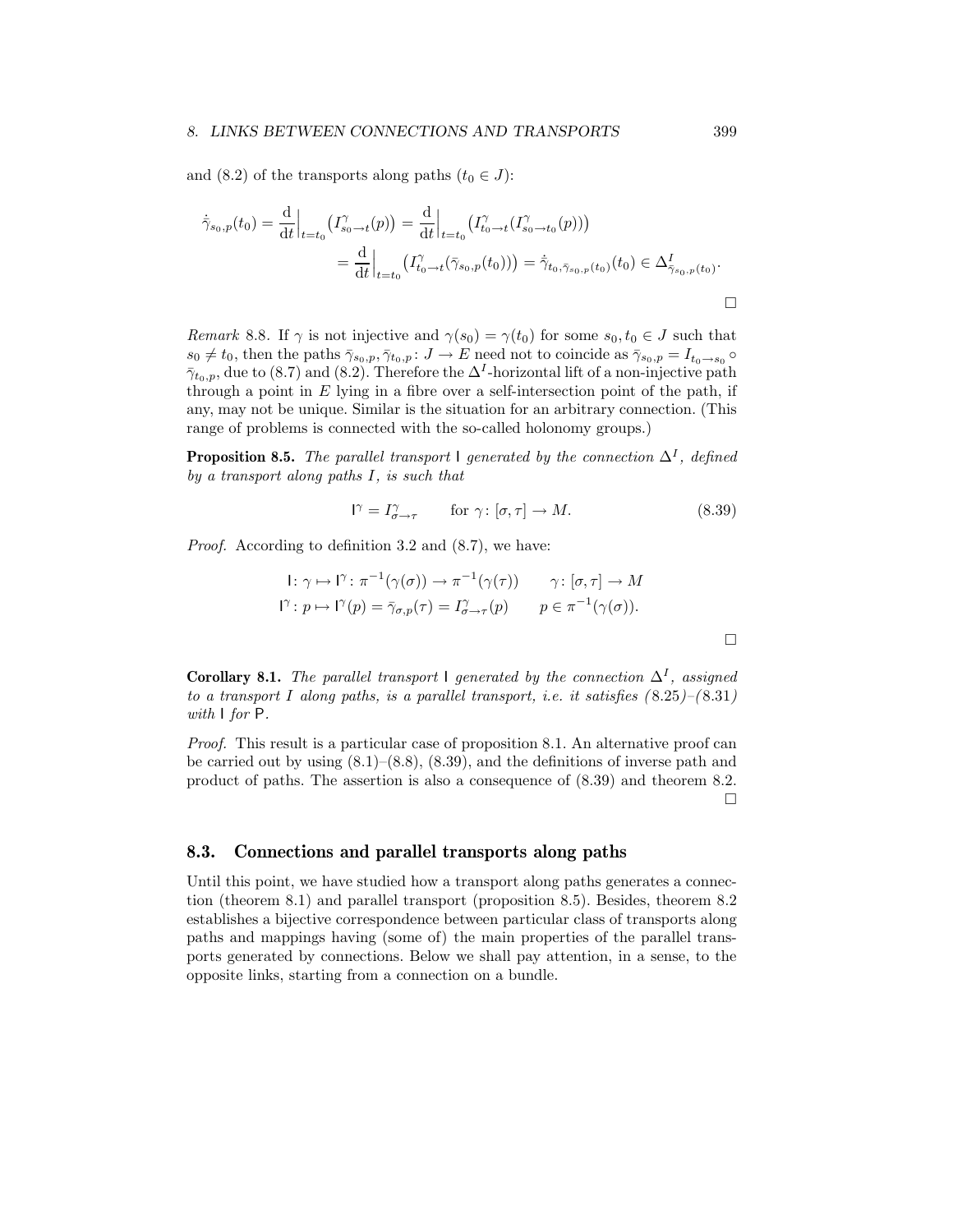**Proposition 8.6.** *Let* P *be the parallel transport assigned to a connection*  $\Delta^h$  *on a bundle*  $(E, \pi, M)$ *. The mapping* 

$$
P: \gamma \mapsto P^{\gamma} : (s, t) \mapsto P^{\gamma}_{s \to t} \qquad \gamma: J \to M \tag{8.40a}
$$

*defined by*

$$
P_{s \to t}^{\gamma} = \begin{cases} \mathsf{P}^{\gamma|[s,t]} & \text{for } s \le t \\ \left(\mathsf{P}^{\gamma|[t,s]}\right)^{-1} & \text{for } s \ge t \end{cases}
$$
 (8.40b)

*is a transport along paths in*  $(E, \pi, M)$ *. Moreover, P is parallel transport along paths, i.e. it satisfies the equations (* 8.8*) from theorem* 8.1 *with P for I.*

*Proof.* One should check the conditions (8.1)–(8.3), and (8.8) with *P* for *I*. The relations  $(8.1)$ – $(8.3)$  follow directly from definition 3.2 of a parallel transport generated by a connection. The rest conditions are consequences of (8.40) and a simple, but tedious, application of the properties  $(8.25)-(8.31)$  of the parallel transports. Alternatively, this proposition is a consequence of the second part of theorem 8.2 and remark 8.7.

*Remark* 8.9*.* Applying (8.25)–(8.27), the reader can verify that

$$
P_{s \to t}^{\gamma} = F^{-1}(t; \gamma) \circ F(s; \gamma)
$$
\n(8.41)

with

$$
F(r;\gamma) = \begin{cases} \mathsf{P}^{\gamma|[r,w]} & \text{for } r \le w \\ (\mathsf{P}^{\gamma|[w,r]})^{-1} & \text{for } r \ge w \end{cases} \qquad r = s, t \qquad (8.42)
$$

for any (arbitrarily) fixed  $w \in J$ . This result is a special case of the general structure of the transports along paths [114, theorem 3.1].

**Definition 8.6.** The parallel transport along paths, defined by a connection  $\Delta^h$ on a bundle through proposition 8.6, will be called parallel transport along paths *assigned to (defined by, generated by)* the connection  $\Delta^h$ .

**Corollary 8.2.** *Let*  $\Delta^I$  *be the connection generated by a parallel transport I* along *paths according to theorem* 8.1*.* If l *is the parallel transport assigned to*  $\Delta^I$ *, then the transport along paths assigned to*  $\lceil (or \Delta^I) \rceil$ *, as described in proposition* 8.6*, coincides with the initial transport I along paths.*

*Proof.* Substitute (8.39) into (8.40), with *I* for *P* and *I* for *P*.

**Corollary 8.3.** *Let P be the transport along paths assigned to a connection*  $\Delta^h$ *(via its parallel transport* P*) according to proposition* 8.6*. The connection* ∆<sup>P</sup> *generated by P, as described in theorem* 8.1*, coincides with the initial connection*  $\Delta^h$ ,  $\Delta^P = \Delta^h$ .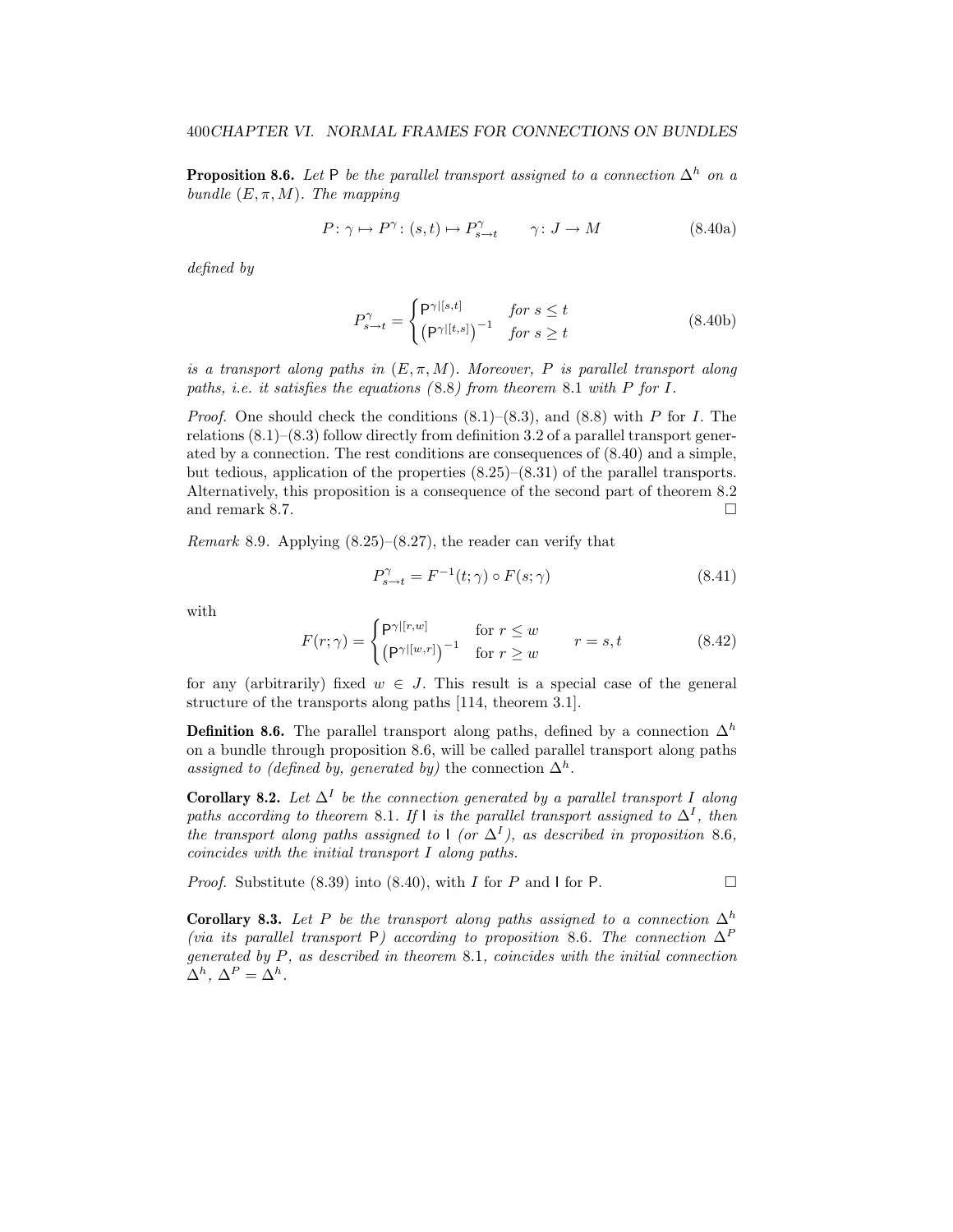*Proof.* On one hand, if  $p \in E$ , the space  $\Delta_p^P$  consists of the vectors tangent at *s*<sub>0</sub> to the paths  $\bar{\gamma}_{s_0,p}: t \mapsto P_{s_0 \to t}^{\gamma}(p)$ , with  $\gamma: J \to M$  of class  $C^1$ ,  $s_0 \in J$ , and  $\pi(p) = \gamma(s_0)$ , due to theorem 8.1. On another hand,  $\Delta_p^h$  consists of the vectors tangent at  $s_0$  to the paths  $\tilde{\gamma}_{s_0,p}: t \mapsto \mathsf{P}^{\gamma|[s_0,t]}(p)$ , by virtue of definition 3.2. Equation (8.40b) says that both types of paths coincide,  $\tilde{\gamma}_{s_0,p} = \bar{\gamma}_{s_0,p}$ , so that their tangent vectors at  $t = s_0$  are identical and, consequently,  $\Delta_p^P$  and  $\tilde{\Delta}_p^h$  are equal as sets,  $\Delta_p^P = \Delta_p^h$ , for all  $p \in E$ .

#### **8.4. Recapitulation**

Roughly speaking, the above series of results says that a connection  $\Delta^h$  is equivalent to a mapping P (the assigned to it parallel transport) satisfying  $(8.24)$ – $(8.31)$ or to a mapping  $P$  (the assigned to it parallel transport along paths) satisfying (8.1)–(8.3) and (8.8) (with *P* for *I*). Besides, the smoothness of  $\Delta^h$  is equivalent to the one of P or *P*. Let us summarize these results as follows.

**Theorem 8.3.** *Given a connection*  $\Delta^h$  *on a bundle*  $(E, \pi, M)$ *, there exists a unique parallel transport I along paths in*  $(E, \pi, M)$  *which generates*  $\Delta^h$  *via* (8.9), *i.e.*  $\Delta^{I} = \Delta^{h}$ . Besides, the parallel transport P defined by  $\Delta^{h}$  is given by (8.33), i.e.  $P = I$ .

*Proof.* See theorem 8.1, proposition 8.5 and theorem 8.2. □

**Theorem 8.4.** *Given a parallel transport I* along paths in a bundle  $(E, \pi, M)$ *, then there exists a unique connection*  $\Delta^h$  *on*  $(E, \pi, M)$  *such that the parallel transport P along paths assigned to*  $\Delta^h$  *coincides with I*, *P* = *I. Besides, the connection*  $\Delta^I$ *generated by I is identical with*  $\Delta^h$ ,  $\Delta^I = \Delta^h$ .

*Proof.* Apply theorem 8.1 and corollaries 8.2 and 8.3. □

**Theorem 8.5.** *Given a parallel transport along paths in a bundle, there is a unique (axiomatically defined) parallel transport generating it. Conversely, given a parallel transport, there is a unique parallel transport along paths generating it.*

*Proof.* This statement is a reformulation of theorem 8.2. □

**Theorem 8.6.** *Given a parallel transport* P, *there exists a unique connection*  $\Delta^h$ *generating it. Besides, the parallel transport assigned to*  $\Delta^h$  *coincides with* P.

*Proof.* See theorems 8.5 and 8.4 and definitions 3.2 and 8.5.  $\Box$ 

**Theorem 8.7.** *Given a connection*  $\Delta^h$ *, there is a unique parallel transport* P *such that the defined by it parallel transport P along paths generates*  $\Delta^h$ ,  $\Delta^P = \Delta^h$ . *Besides,* P *coincides with the parallel transport assigned to*  $\Delta^h$ .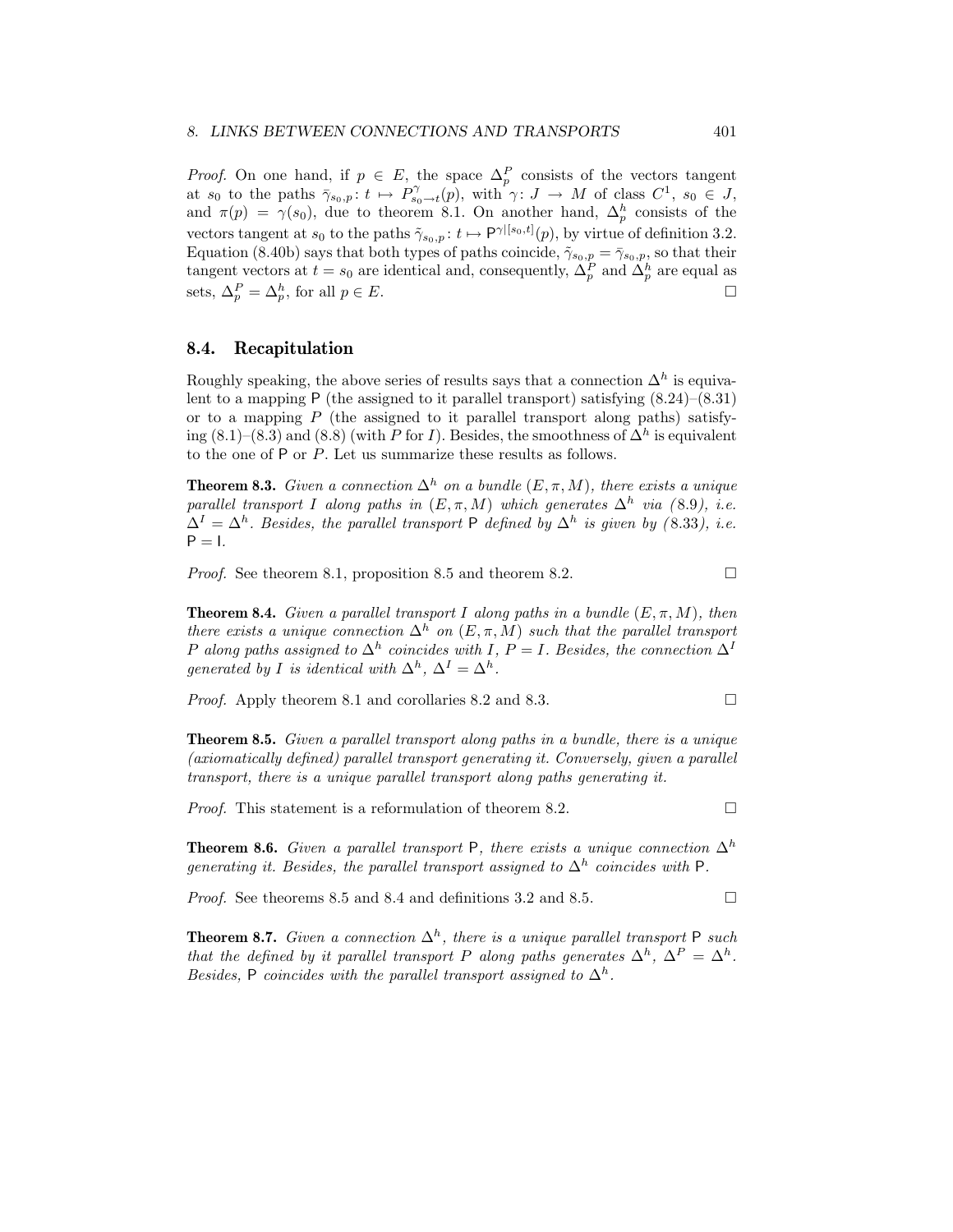Figure 8.1: Mappings between the sets of parallel transports, connections and parallel transports along paths in differentiable bundles



*Proof.* Apply theorems 8.3 and 8.5. □

The above results can be summarized in the commutative diagram shown on figure 8.1, the mappings in which are described via theorems 8.3–8.7. Besides, if one of these objects is smooth, so are the other ones corresponding to it via the bijections constructed in the present section.

We end with the main moral of the above theorems. In a case of a differentiable bundle, the concepts "connection," "(axiomatically defined) parallel transport" and "parallel transport along path" are equivalent in a sense that there are bijective mappings between the sets of these objects. Besides, if one of these objects is smooth, so are the other ones corresponding to it via the bijections constructed in the present section.

#### **8.5. The case of topological bundles**

Now we want to say a few words concerning bundles which are *not* differentiable. The definition 3.1 of a connection is strongly related to the concept of the tangent bundle  $T(E)$  of the bundle space  $E$  and, consequently, it is senseless in a case when E is a manifold of class  $C^0$  of a topological space. As we have demonstrated above (see theorems 8.3 and 8.4), a connection can equivalently be described via a suitable parallel transport which, by definition 8.3, is a mapping possessing the properties  $(8.25)-(8.31)$ . One observes at first sight that the properties  $(8.25)$ (8.28) do not depend on the differentiable structure of the bundle and, on the contrary, the properties  $(8.29)$ – $(8.31)$  are senseless if *E* is not of class  $C<sup>1</sup>$  or higher. This separation of the properties of the parallel transports assigned to connections to ones that depend and do not depend on the differentialble structure of the bundles points to a natural way for generalizing the concept of a parallel transport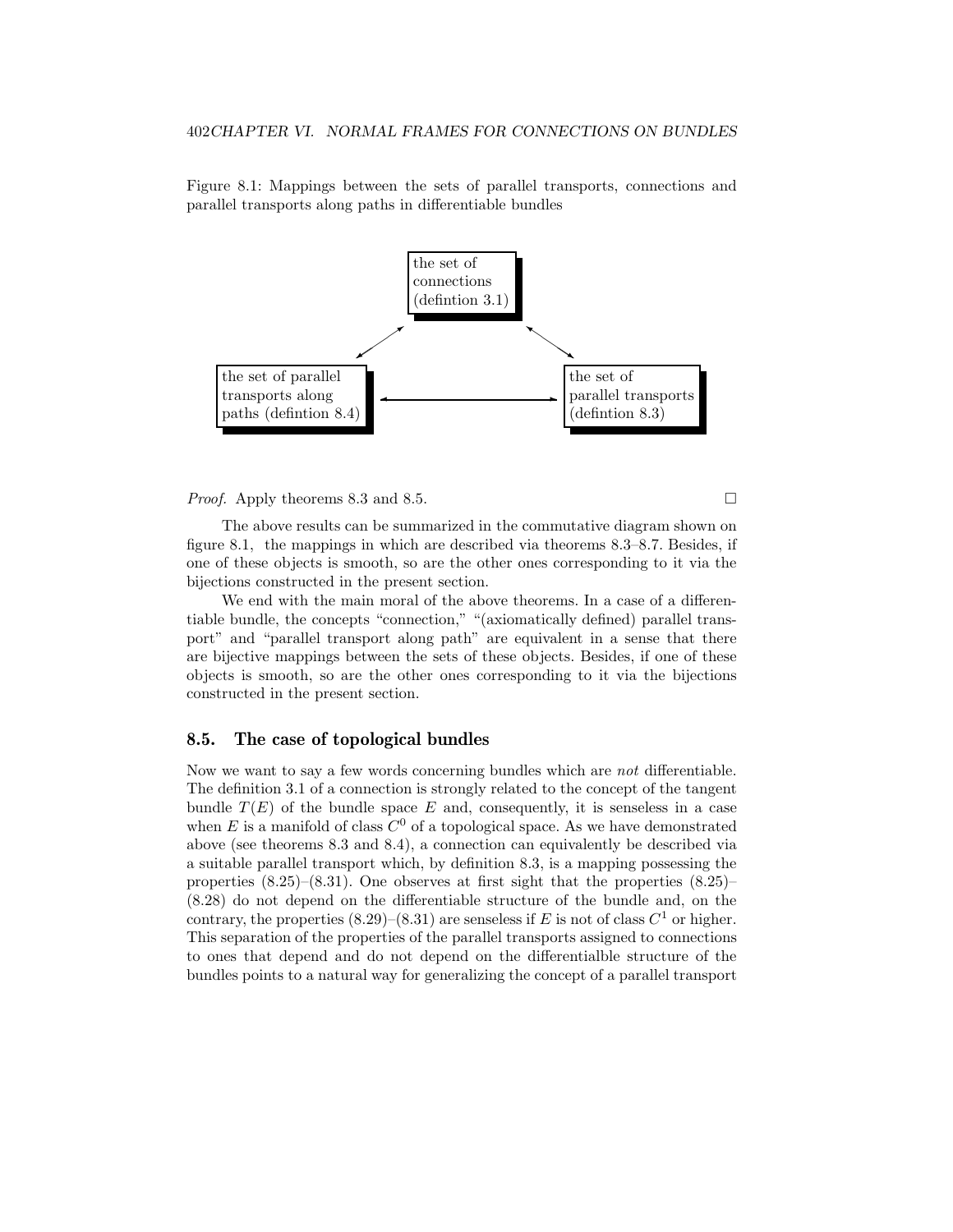(and hence of a connection) on bundles with class of smoothness not higher than *C*0.

**Definition 8.7.** *A parallel transport* P in a *topological* bundle  $(E, \pi, B)$  is a mapping (8.24) (with *B* for *M*) which has the properties (8.25)–(8.28). Such a mapping will also be called *topological parallel transport* if there is a risk to mix it with the one defined via definition 8.3 in a case of a differentiable bundle.

**Proposition 8.7.** *A parallel transport in a differentiable bundle of class C*<sup>1</sup> *is a topological parallel transport.*

#### *Proof.* Compare definitions 8.3 and 8.7. □

Relying on our experience with connections and parallel transports in differentiable bundles, *the concepts "connection" and "(topological) transport" in topological bundles should be identified* and, hence considered as equivalent. As the following result shows, the set of (topological) parallel transports is in a bijective correspondence with certain subset of transports along paths in topological bundles.

**Theorem 8.8.** *Let I be a transport along paths in an arbitrary topological bundle*  $(E, \pi, B)$  *and*  $\gamma: [\sigma, \tau] \to B$ *. If I* satisfies the conditions (8.4) and (8.5), then the *mapping*

$$
I: \gamma \mapsto I^{\gamma} := I^{\gamma}_{\sigma \to \tau} : \pi^{-1}(\gamma(\sigma)) \to \pi^{-1}(\gamma(\tau)) \qquad \gamma: [\sigma, \tau] \to M \tag{8.43}
$$

*is a parallel transport, i.e. it possess the properties (* 8.25*)–(* 8.28*), with* I *for* P*. Conversely, suppose the mapping*

$$
P: \gamma \mapsto P^{\gamma}: \pi^{-1}(\gamma(\sigma)) \to \pi^{-1}(\gamma(\tau)) \qquad \gamma: [\sigma, \tau] \to M \tag{8.44}
$$

*is a parallel transport, i.e. satisfies (* 8.25*)–(* 8.28*), and define the mapping*

$$
P: \beta \mapsto P^{\beta}: (s, t) \mapsto P^{\beta}_{s \to t} = \begin{cases} \mathsf{P}^{\beta|[s, t]} & \text{for } s \leq t \\ \left(\mathsf{P}^{\beta|[t, s]}\right)^{-1} & \text{for } s \geq t \end{cases} \qquad \beta: J \to B \quad s, t \in J. \tag{8.45}
$$

*Then the mapping (8.45) is a transport along paths in*  $(E, \pi, B)$ *, which transport satisfies the conditions (* 8.4*) and (* 8.5*), with P for I.*

*Proof.* To prove the first part of the theorem, we define  $\tau_-\colon t \mapsto 1-t$ ,  $\tau_1\colon t \mapsto 2t$ and  $\tau_2: t \mapsto 2t - 1$  for  $t \in [0, 1]$ . Applying  $(8.2)$ – $(8.5)$  and using the notation of proposition 8.1, we get:

$$
\begin{aligned} &1^{\gamma\circ\chi}=I_{\sigma\to\tau}^{\gamma\circ\chi}=I_{\chi(\sigma)\to\chi(\tau)}^{\gamma}=1^{\gamma}\\ &1^{\gamma-}=I_{0\to1}^{\gamma\circ\tau-}=I_{\tau-(0)\to\tau-(1)}^{\gamma}=I_{1\to0}^{\gamma}=(I_{0\to1}^{\gamma})^{-1}=(\mathrm{I}^{\gamma})^{-1}\\ &1^{\gamma_1\gamma_2}=I_{0\to1}^{\gamma_1\gamma_2}=I_{1/2\to1}^{(\gamma_1\gamma_2)|[1/2,1]}\circ I_{0\to1/2}^{(\gamma_1\gamma_2)|[0,1/2]}=I_{1/2\to1}^{\gamma_2\circ\tau_2}\circ I_{0\to1/2}^{\gamma_1\circ\tau_1}=I_{0\to1}^{\gamma_2}\circ I_{0\to1}^{\gamma_1}=1^{\gamma_2}\circ 1^{\gamma_1}\\ &1^{\gamma_{r,x}}=I_{r\to r}^{\gamma_{r,x}}=\mathrm{id}_{\pi^{-1}(x)}. \end{aligned}
$$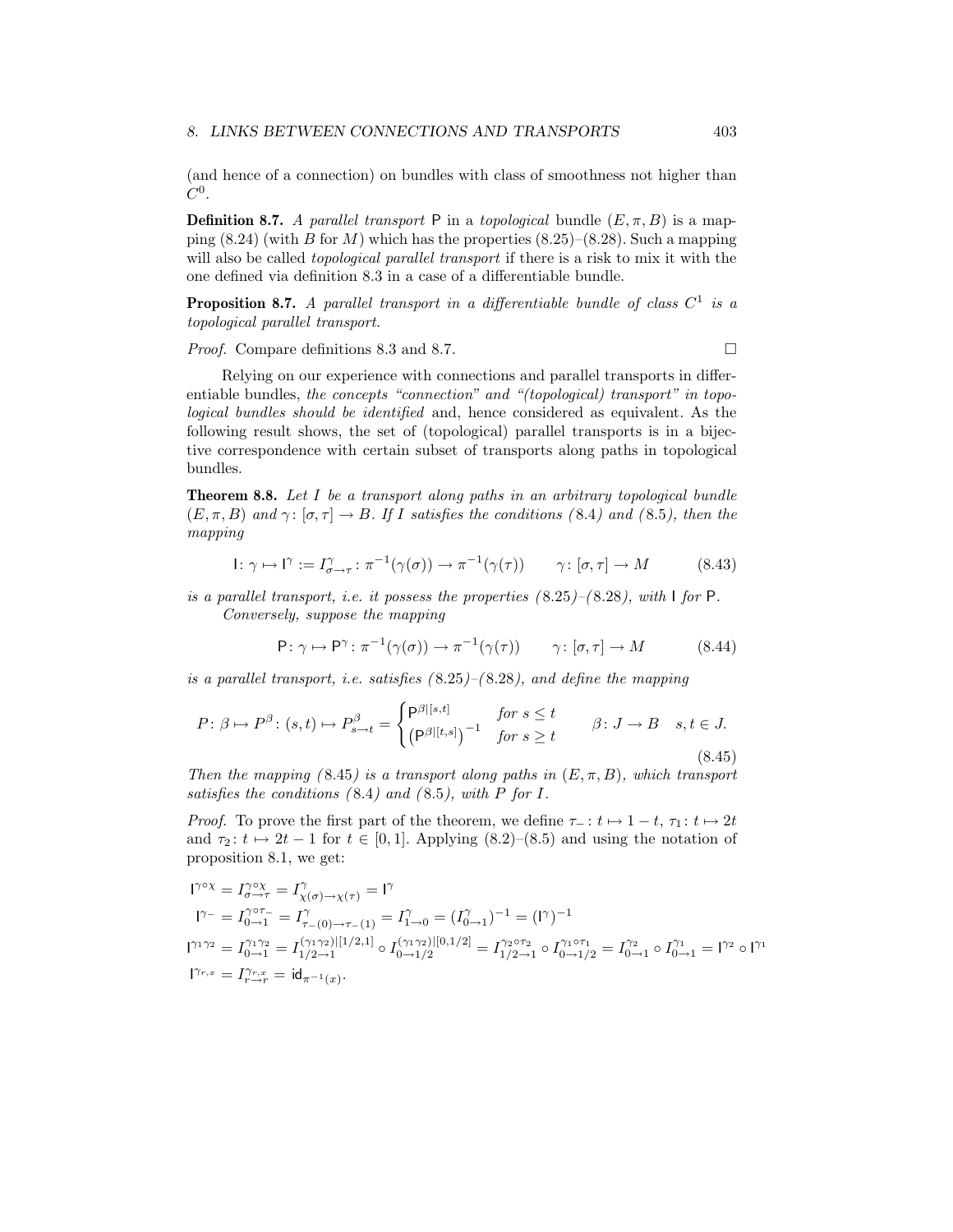To prove the second part, we first note that (8.3) and (8.5) follow from (8.28) and  $(8.25)$ , respectively, due to  $(8.45)$ . As a result of  $(8.45)$ , we have, e.g. for  $s \leq t$ ,

$$
P^{\gamma|J'}_{s \rightarrow t} = \mathsf{P}^{(\gamma|J')|[s,t]} = \mathsf{P}^{\gamma|[s,t]} = P^{\gamma}_{s \rightarrow t}
$$

by virtue of  $[s, t] \subseteq J'$ . At last, we shall prove  $(8.2)$  for  $r \le s \le t$ ; the other cases can be proved similarly. Let us fix some orientation-preserving bijections  $\tau'$ :  $[0,1] \rightarrow [r,s]$  and  $\tau''$ :  $[0,1] \rightarrow [s,t]$ . Then:

$$
P_{s \to t}^{\beta} \circ P_{r \to s}^{\beta} = P^{\beta|[s,t]} \circ P^{\beta|[r,s]} = P^{\beta \circ \tau''} \circ P^{\beta \circ \tau'} = P^{(\beta \circ \tau')(\beta \circ \tau'')}
$$

$$
= P^{\beta \circ \tau} = P^{\beta|[r,t]} = P_{r \to t}^{\beta}
$$

where  $\tau: a \mapsto \tau'(2a)$  for  $a \in [0, 1/2]$  and  $\tau: a \mapsto \tau''(2a-1)$  for  $a \in [1/2, 1]$ , so that  $\tau(0) = \tau'(0) = r$  and  $\tau(1) = \tau''(1) = t$ .

*Remark* 8.10*.* In fact, this proof is contained implicitly in the proof of theorem 8.2.

**Definition 8.8.** In a topological bundle, a transport *I* along paths which has the properties (8.4) and (8.5) will be called *parallel* transport along paths. If *I* is a parallel transport along paths, then we say that the parallel transport (8.43) is *generated by* (*defined by, assigned to*) *I*. Respectively, if P is a parallel transport, then we say that the (parallel) transport along paths (8.45) is *generated by (defined by, assigned to)* P.

Theorem 8.8 simply says that there is a bijective correspondence between the set of parallel transports along paths and the one of parallel transports.

Theorem 8.8 and definition 8.8 are analogues of respectively Theorem 8.2 and definition 8.4 in a case of a topological bundle and contain them as special cases when differentiable bundles are considered. The last assertion is confirmed by the result of exercise 8.2 that equations (8.4) and (8.5) are consequences from the equations (8.8). Thus, in terms of transports along paths, equations (8.4) and (8.5) single out the parallel transports which are independent of the differentiable structure of the bundles in which they act. The same result is expressed by the properties (8.25)–(8.28) of the parallel transports assigned to connections while  $(8.29)$ – $(8.31)$  are sensible only in differentiable bundles and single out from the topological parallel transports the ones defined by connections.

We can summarize the above considerations in the commutative diagram presented on figure 8.2 on the next page the mappings in which are described via theorem 8.8.

As a conclusion, we can say that in topological bundles the concept of connection does not survive and there is a bijection between the sets of "parallel transports" and "parallel transports along paths" and, in that sense, these concepts are equivalent.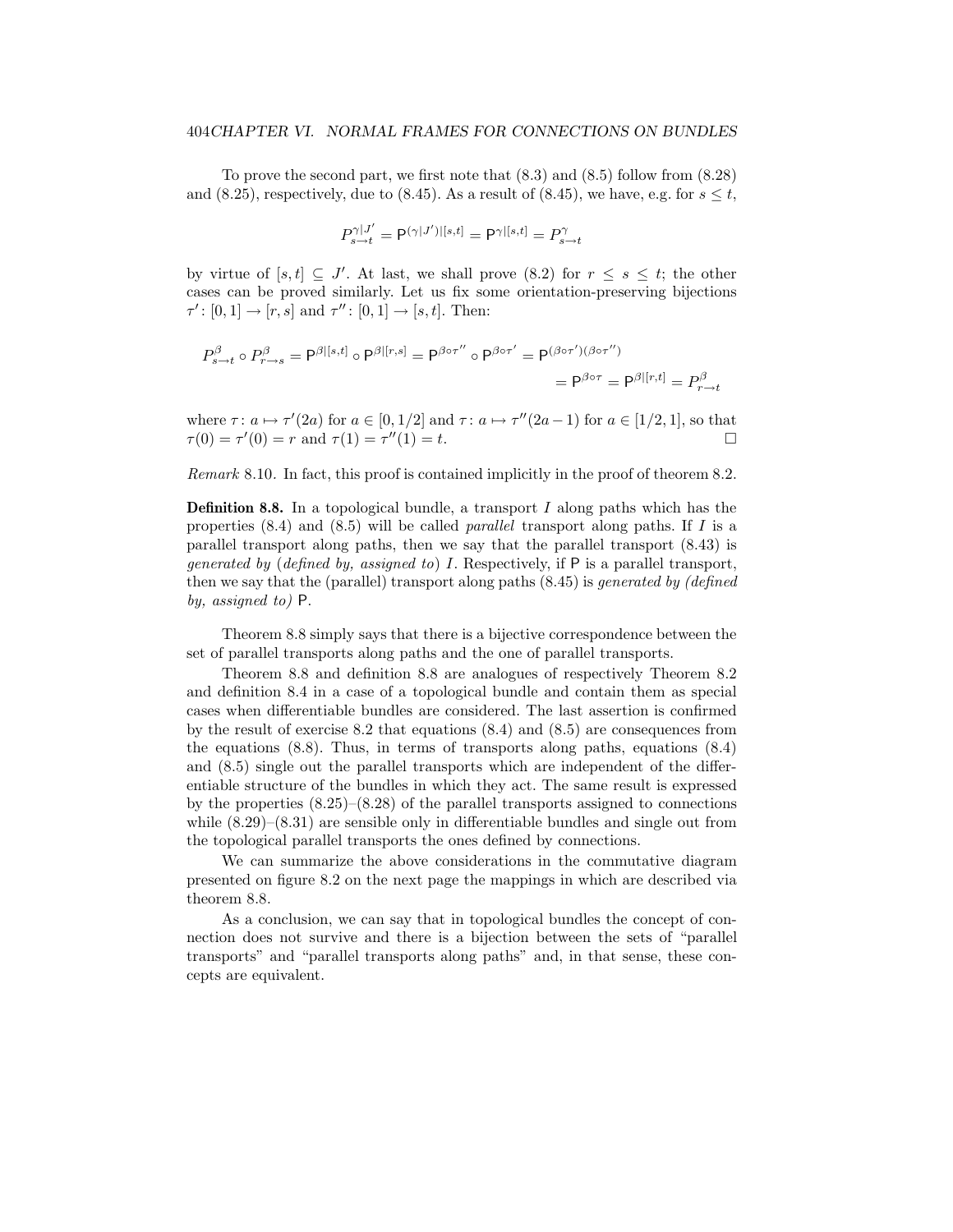Figure 8.2: Mappings between the sets of (topological) parallel transports and parallel transports along paths in topological bundles



#### **8.6. The case of vector bundles**

The purpose of this section is to be presented some links between transports and connections in vector bundles in a case these objects are linear, i.e. when they are compatible with the vector structure of the bundle.

#### **Corollary 8.4.** *In a case of a vector bundle:*

*(a) A parallel transport I along paths is linear if and only if the assigned to it parallel transport* I *is is linear;*

*(b) A parallel transport* P *is linear if and only if the generated by it parallel transport P along paths is linear.*

*Proof.* The results follow from theorem 8.2 and proposition 8.3. □

#### **Corollary 8.5.** *In a case of a vector bundle:*

*(a) The linear connections are the only connections that can be generated by linear parallel transports along paths;*

*(b) The linear parallel transports along paths are the only transports along paths that can be generated by linear connections (via the assigned to them parallel transports).*

*Proof.* The assertions are consequences from definition 4.1, corollary 8.4 and proposition 8.6.

**Theorem 8.9.** *Let*  $\Delta^h$  *be a* linear *connection on a* vector *bundle* (*E,*  $\pi$ *, M*)*, E and M being*  $C^1$  *manifolds. Let*  $\{u^I\} = \{x^\mu \circ \pi, u^a\}$  *be vector bundle coordinates on E* generated by a frame  $\{e_a\}$  in *E*,  $\{X_I\}$  be the frame adapted to  $\{u^I\}$  and  $\Gamma^a_{b\mu}$ *be the 3-index coefficients of*  $\Delta^h$  *in* {*XI} (see theorem 4.1). If P is the parallel transport along paths assigned to*  $\Delta^h$ , *then the coefficients of P in*  $\{e_a\}$  *along a*  $C^1$  *path*  $\gamma: J \to M$  *are*  $(s \in J)$ 

$$
\Gamma^{a}_{\ b}(s;\gamma) = \Gamma^{a}_{b\mu}(\gamma(s))\dot{\gamma}^{\mu}(s). \tag{8.46}
$$

*Conversely, if I is a*  $C^1$  linear *transport along paths in*  $(E, \pi, M)$  *and in*  ${e_a}$  *its coefficients have a representation (8.46) along every*  $C^1$  *path*  $\gamma$  *for some*  $functions \Gamma_{b\mu}^{a}$ , then there exists a unique linear connection  $\Delta^{h}$  on  $(E, \pi, M)$  such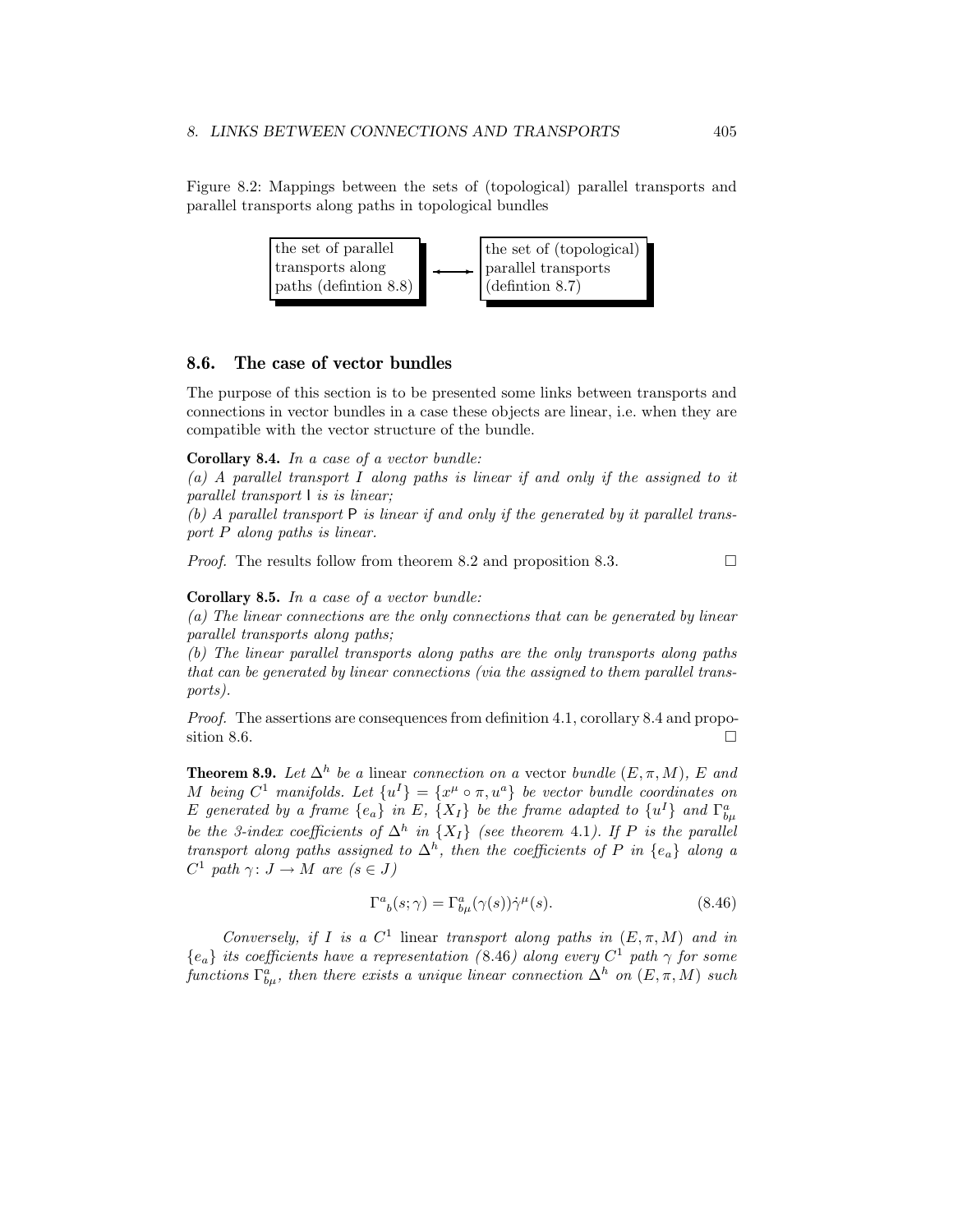*that the parallel transport P along paths generated by*  $\Delta^h$  *coincides with I*, *P* = *I*; besides,  $\Gamma^a_{b\mu}$  are exactly the 3-index coefficients of  $\Delta^h$ .

*Proof.* According to corollaries 8.2 and 8.3 and proposition 8.4, the  $\Delta^h$ -horizontal lift of  $\gamma$  through  $p \in \pi^{-1}(\gamma(s_0))$ ,  $s_0 \in J$  is given by  $\bar{\gamma}_{s_0,p}(s) = P^{\gamma}_{s_0 \to s}(p)$  and therefore

$$
\dot{\bar{\gamma}}^a_{s_0,p}(s) = -\Gamma^a_{\ b}(s;\gamma)\bar{\gamma}^b_{s_0,p}(s)
$$

by virtue of  $(8.15)$ . On another hand, the parallel transport equation  $(3.39'a)$ implies

$$
\dot{\bar{\gamma}}^a_{s_0,p}(s)=\Gamma^a_{\mu}(\bar{\gamma}_{s_0,p}(s))\dot{\bar{\gamma}}^{\mu}_{s_0,p}(s),
$$

where  $\Gamma^a{}_\mu$  are the 2-index coefficients of  $\Delta^h$ . Inserting here (4.13) and comparing the result with the previous displayed equation, we obtain (8.46), due to  $\pi \circ \bar{\gamma}_{s_0,p} =$  $\gamma$  and (8.11).

Conversely, suppose  $(8.46)$  holds. Then *I* satisfies the conditions  $(a)$ – $(c)$  from theorem 8.1 (see examples 8.1a–8.1c), so (8.9) defines a connection  $\Delta^h$ . Then the parallel transport *P* along paths generated by  $\Delta^h$  coincides with *I*, *P* = *I*, by virtue of corollary 8.2. As a result of proposition 8.4, (8.46) and (8.15), the  $\Delta^h$ horizontal lift of *γ* is such that

$$
\dot{\bar{\gamma}}_{s_0,p}(s) = -\Gamma^a_{b\mu}(\gamma(s))\dot{\gamma}^\mu(s)\bar{\gamma}^b_{s_0,p}(s).
$$

Comparing this result with the parallel transport equation  $(3.39'a)$ , we get (see also (8.11))

$$
\Gamma^a_\mu(\bar\gamma_{s_0,p}(s))=-\Gamma^a_{b\mu}(\gamma(s))\bar\gamma^b_{s_0,p}(s)
$$

which entails  $\Gamma_{\mu}^{a} = -(\Gamma_{b\mu}^{a} \circ \pi) \cdot u^{b}$  due to  $\pi \circ \bar{\gamma}_{s_0,p} = \gamma$  and the arbitrariness of  $\gamma$ and  $p \in \pi^{-1}(\gamma(s_0))$ . At last, theorem 4.1 on page 350 says that the connection  $\Delta^h$ is linear.  $\Box$ 

Theorem 8.9 simply means that a linear transport along paths is a parallel transport along paths (generated by a linear connection) if and only if equation (8.46) holds in some (and hence in any) frame {*e*a}. In this sense, a linear transport along paths is equivalent to a linear connection iff equation (8.46) is valid in some (and hence in any) frame  $\{e_a\}$ . We can also say that theorem 8.9 describes the subset of all linear transports along paths that can be generated by linear connections, viz. these are the transports with coefficeints given by equation (8.46).

**Exercise 8.3.** Derive corollary 8.5 from theorem 8.9.

**Corollary 8.6.** *Let L be a linear transport along paths in a vector bundle*  $(E, \pi, M)$ *, E* and *M* being  $C^1$  manifolds. Then *L* admits frames normal on  $U \subseteq M$  (resp. *along a*  $C^1$  *path*  $\gamma: J \to M$ *), if along every*  $C^1$  *path*  $\gamma: J \to M$  (resp. along the *given path γ) it coincides with some parallel linear transport along paths (generated by some linear connection) in*  $(E, \pi, M)$ *.*